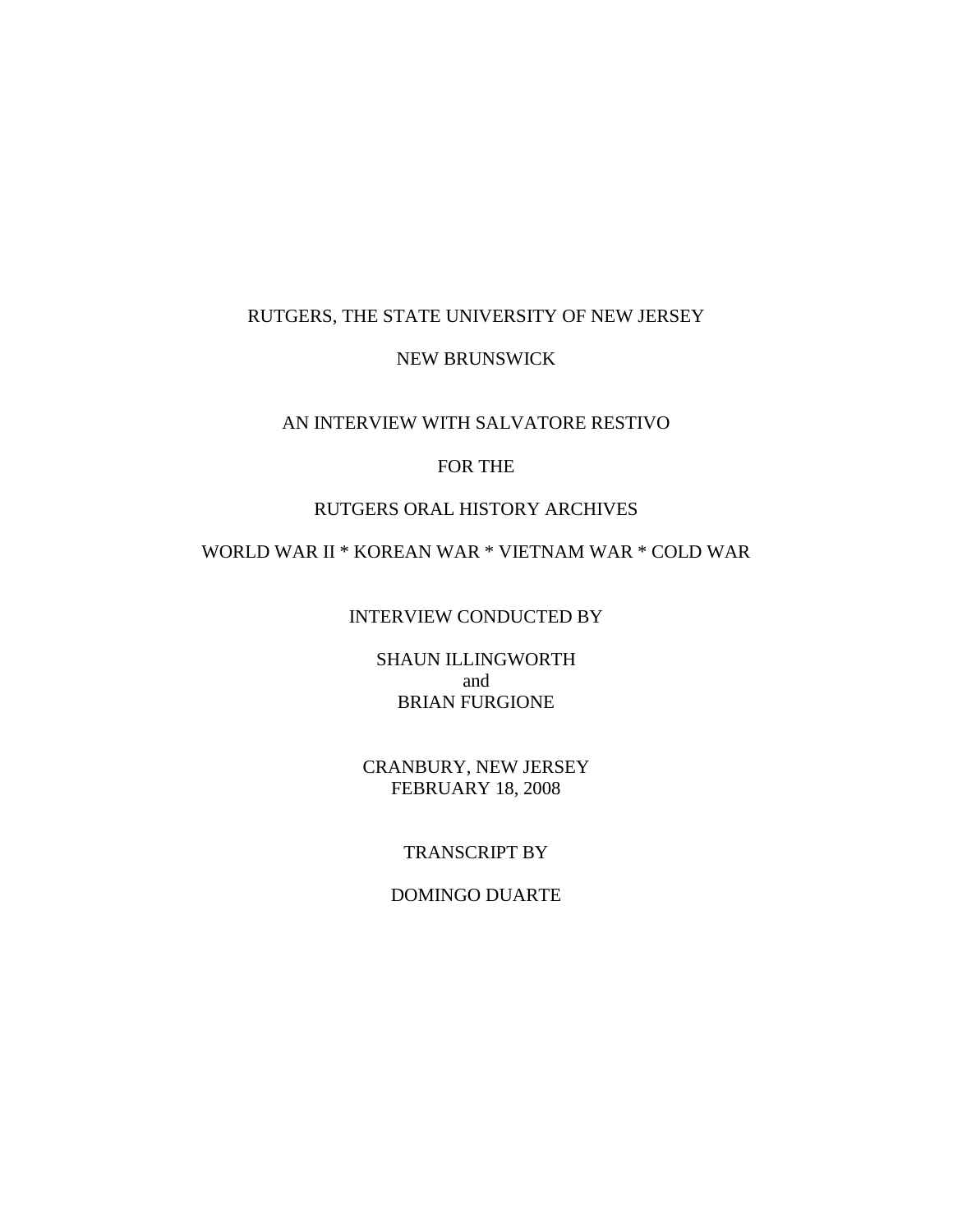Shaun Illingworth: This begins an interview with Salvatore Restivo in Cranbury, New Jersey, on February 18, 2008, with Shaun Illingworth and …

Brian Furgione: … Brian Furgione.

SI: Mr. Restivo, thank you very much for having us here today.

Salvatore Restivo: No problem. As I say, glad to have you.

SI: Thank you. To begin, could you tell us where and when you were born?

SR: New York City, Manhattan. I was born on 38th Street. My parents were born in Sicily, … but my brothers and sisters, they're all born in New York, all on 38th Street, really. … It was the Great Depression, as you people know, and we didn't have much. … We were not as fortunate as you people were, where you can go to college, and it was unheard of then. … Well, we grew up and I think we grew up fine, because our mother and father were great people. They saw to it that we were okay, and so, I was brought up, actually, in the streets of New York and, there, I had an interest in what was going on with the events. I read the *Daily News* quite often. That was my library, really, where I started off with the comics, then, the sports and I graduated into even the editorial, and the *News* is a tabloid, if you don't know it. It still is, but it was my education there and it was New York. … Whenever any event [was upcoming] that was worthwhile, I would see it in the *News* and, all by myself, I would go and see what it was all about. If the fleet was in on the Westside, I lived on the Eastside, I'll take the walk over, whatever it was, if there was a parade on Fifth Avenue, because I was very close. I lived in Midtown Manhattan. So, I had all this by my side and I took advantage of it as a kid.

SI: How did your family come to settle in Midtown Manhattan?

SR: Well, what it was, there must have been people here, friends or relatives, that came before them and they probably settled where they were, and that happened to be Midtown Manhattan.

SI: Was it a largely Italian neighborhood or was it a mix?

SR: Well, the block was half Italian and half Irish. Now, we didn't mingle. … [laughter] So, it was all right. The Italians were down the block and the Irish were up the block, and that was it.

SI: Did the two groups not get along or did they just not mingle?

SR: We got along. We didn't bother with one another. [laughter]

SI: There were no fights or anything. What did your father do for a living?

SR: My father was … uneducated, never went to school, and he couldn't read or write, and the same thing goes for my mother, but my mother picked up the English language pretty good... She wasn't fluent in English, but she understood and could speak it, where my father [understood] just a little bit. ... My father was a laborer. He worked for Con Edison,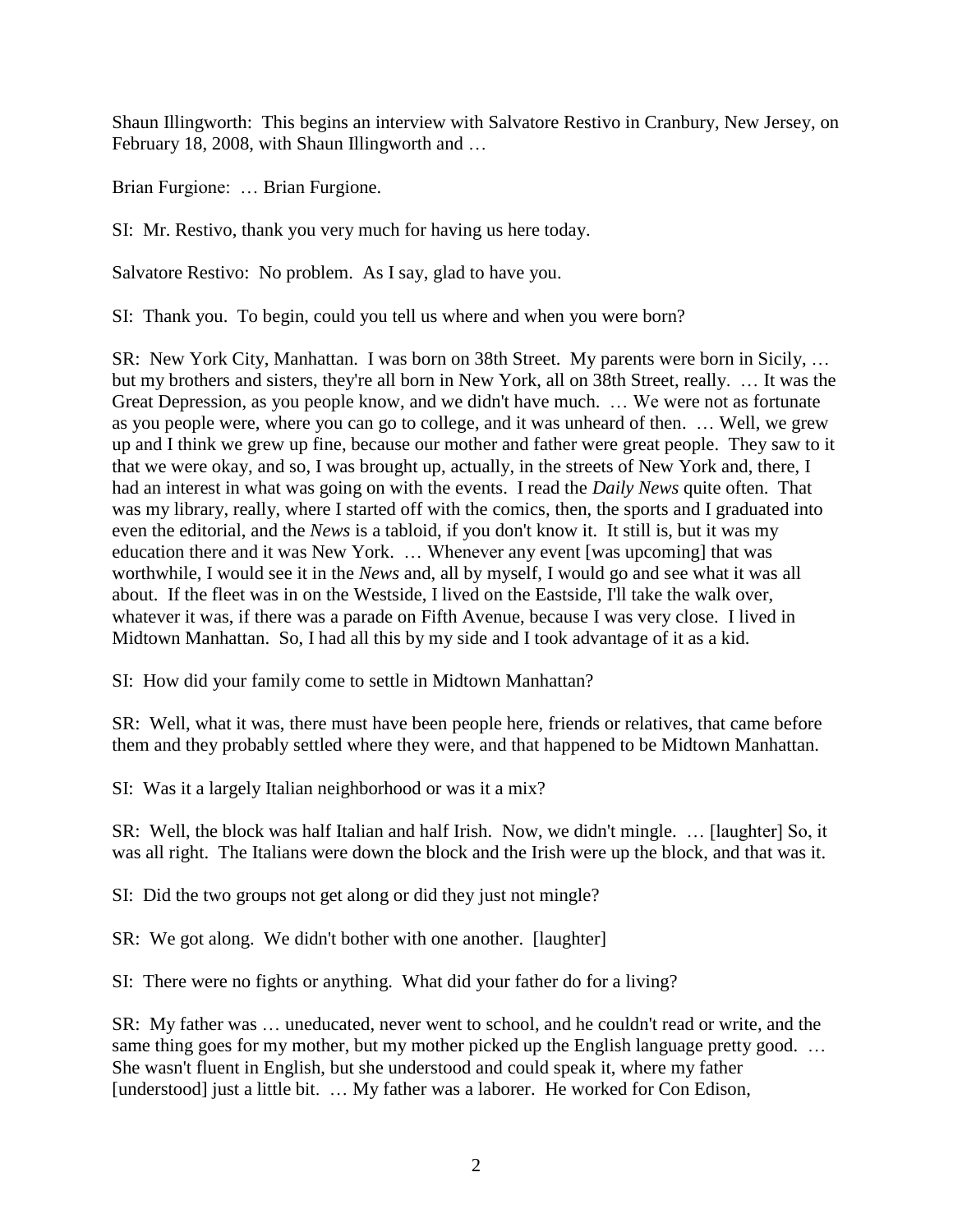[Consolidated Edison, the New York City area power utility company], and my mother took care of the kids.

SI: How many brothers and sisters do you have?

SR: Well, I had two brothers and I had two sisters.

SI: Are you the oldest, or where do you fit into picture?

SR: I'm the youngest guy.

SI: I do not think that you said your birth date on the record. Would you?

SR: Well, my birthday's October 14, 1920, goes back quite a bit. [laughter] …

SI: Can you tell me a little bit about what your household was like? Did they maintain any Italian traditions in the home?

SR: Well, partly, but not really, you know, partly. … My father just went to work. We'd have food on the table every night. … We had a coal stove in the kitchen and we never bought coal, because, on 37th Street, there was a coal depot, like Burns Brothers, and they were your big distributor throughout the city. You had trucks all over the place and they unload the coal from barges right off the river and, as the trucks were moving out, they spilled the coal, and that's how we got coal. My brothers went down with a bag or two and they filled it up and we never paid for coal. … We always had coal and we always had heat.

BF: Did you speak Italian, since both your parents spoke Italian?

SR: Both from Sicily, the same county, more or less.

BF: Were you able to speak Italian?

SR: Yes. … Well, they spoke Italian in the house; my brothers and sisters, English, so, I picked up … on both; not really, you know, but I did pick up on both and understood.

SI: What about food? Did they have a lot of traditional Italian foods?

SR: Well, if you [can] call [it] that, we had soup. That was the mainstay, soup, and then, maybe on a Sunday, we'll have veal cutlet or meatballs, … but we had soup and, after that, … not that much food. … My mother didn't go in [to it]. Sometimes, she would make some pizza, you know, and some other Italian food, … I don't even know the name of it, but it was delicious.

SI: Did you have to do a lot of chores around the home? You said your brothers went out and collected the coal.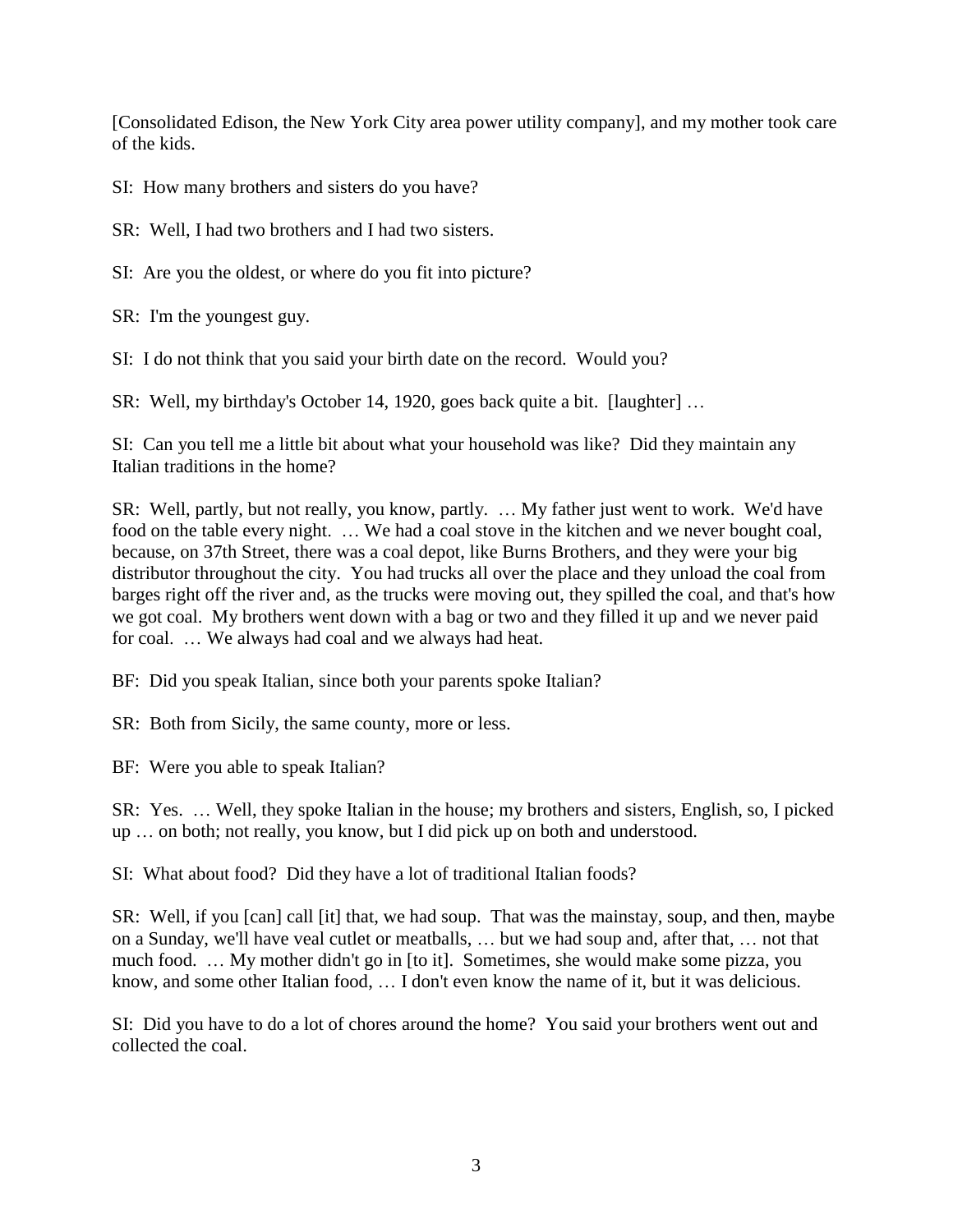SR: Yes. Well, what I did was, when I was old enough, like, in the morning, I would go to this grocery store and pick up the milk. We didn't have any home delivery and we had a can and the grocer would fill up the can with milk and that was it, or whatever we needed, whatever staples we needed, like bread or such, nothing really fancy, or maybe I'll take a walk to the bakery store. … They had a German grocery store on Second Avenue and there were delicious buns, where you got crumb buns, you know. Now, I don't know how much they're worth, but we got four for a nickel and they were delicious, you know. So, that's what I had to do, more or less, but any other chores, maybe on the side, I would help clean up, use linseed oil on the furniture. That was it, but I didn't have any other chores, other than that.

SI: Did your family live in an apartment?

SR: It was a tenement, and … it was about, I think, a four-room flat. A "railroad flat," that's what they called it. [Editor's Note: A railroad flat is an apartment in which the rooms are laid out in a straight line, like compartments in a railroad car.]

SI: Can you tell us a bit more about your neighborhood and what it was like to grow up there?

SR: Well, the neighborhood, we were, like, on 38th Street, in the middle of 42nd Street and 34th Street, the main avenues in New York, or I think they still are. … I think we were more sophisticated, because of that, than other neighborhoods, where they were a little bit remote, but we were there. … I don't know, that's how I feel.

SI: You mentioned that you were very aware of the news and what was going on in the city.

SR: Yes, well, [I followed] what was going on.

SI: Did you follow politics, for example?

SR: Well, as a kid, … I would read the editorials, and … the *News* was strictly for Franklin Delano Roosevelt, and I would read that.

SI: Do you remember any parades where Franklin Roosevelt came?

SR: Oh, the parades, I remember parades. I remember the St. Patrick's Day Parade, the NRA Parade that they had. NRA stands for National Recovery Act, and they had a big parade. It lasted for hours and I remember Mrs. Roosevelt being there. It was a long, long parade. I think it lasted all day and into the night.

SI: The National Recovery Act was part of Roosevelt's answer to the Depression.

SR: Yes.

SI: How bad was the Depression in your neighborhood?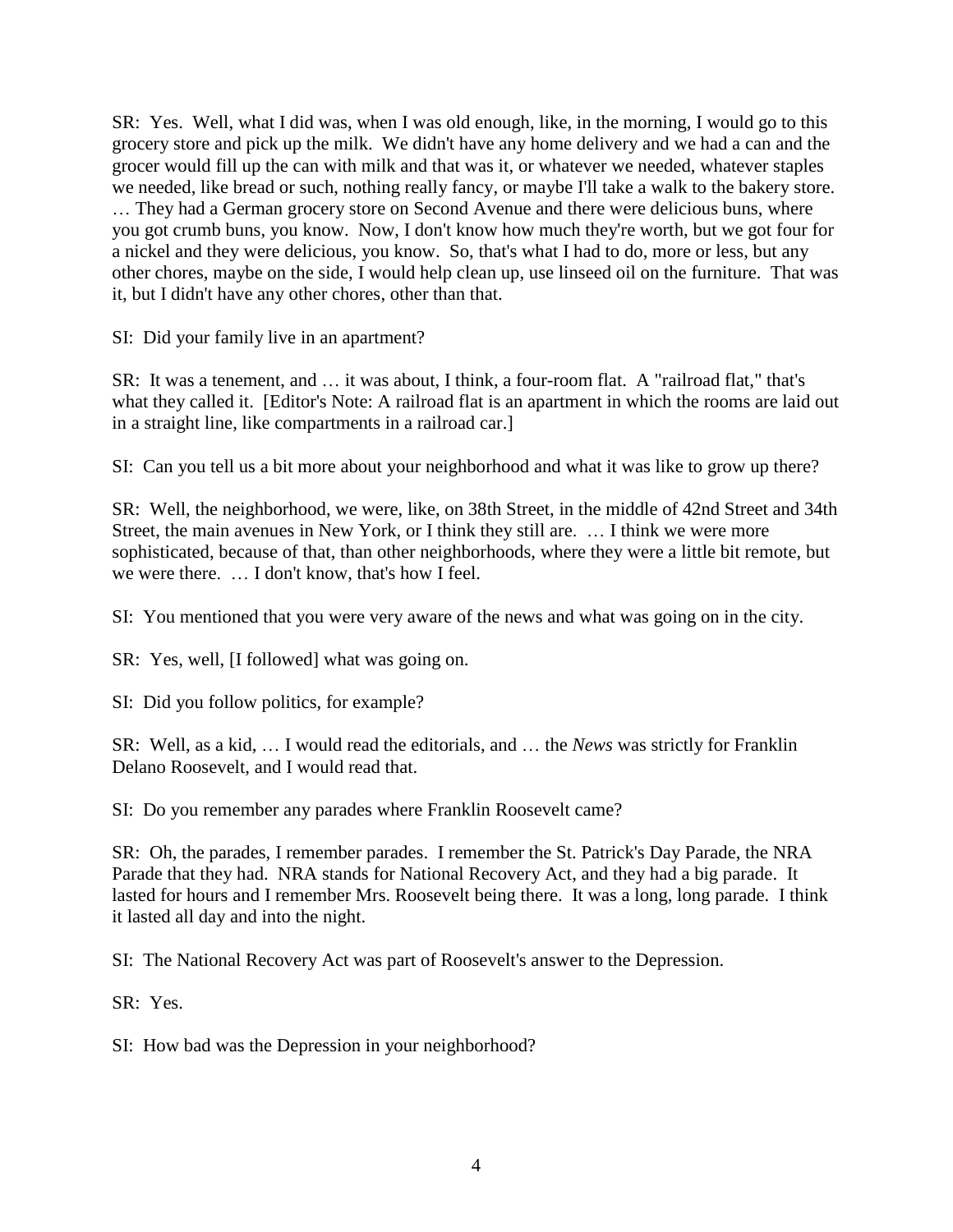SR: Well, in the neighborhood, it was like this: if you couldn't pay the rent, and a lot of people couldn't pay the rent then, what they would do [was], the landlord would get whatever furniture you had, it wasn't much, and they'd put it right on the sidewalk. That was it, and you saw quite a bit of that. … People were hungry, period. I don't know how they managed. We were just lucky enough that my father was working, and my brothers and sisters, so, the income was there for us.

SI: Did your older brothers have to leave school and go out to work?

SR: Well, let's see, one brother went to high school and another brother never went to high school. He went to work, if he could find it. I don't know whether he worked or not, but … my oldest brother did. … One of my sisters went to work, she was older, and another sister was still in school as I was growing up. She was not that much older than I was.

SI: Your father never lost his job. He was never laid off.

SR: Well, my father, later on, he got hurt on the job, while he was working with Con Edison. … They gave him something, I don't know how much money, and that was it, but he found other work.

SI: Okay. Was that after the Depression?

SR: Yes, after, yes, he was hurt.

SI: Being in the heart of New York, do you remember seeing some of the scenes that we commonly associate with the Great Depression, like the bread lines and people selling pencils?

SR: Well, yes, there were people there. … Now, where I was living was not too far away from the Bowery and the Bowery is where people lived in; what did they call it? Well, they would pay about a quarter a night to get a room and a bed.

SI: A flophouse.

SR: Flophouse, you got it, and I saw a lot of that. [As] a matter-of-fact, when I graduated from high school, I worked downtown, right on the Bowery, at Canal Street. I was [in] the jewelry trade, as an apprentice, and I would see a lot of those guys. They never bothered anybody. They were just homeless. They just didn't have a job and they would just go around, back and forth, on the street. Where could they go, you know?

SI: Can you tell us a little bit about your schooling, your education, where you went?

SR: Well, the schooling, I went to grammar school, junior high school then, and then, high school. … Forget about college; we never thought about college. … I felt I was not qualified.

SI: How did your family feel about education? Did they want you to stay in and at least finish high school?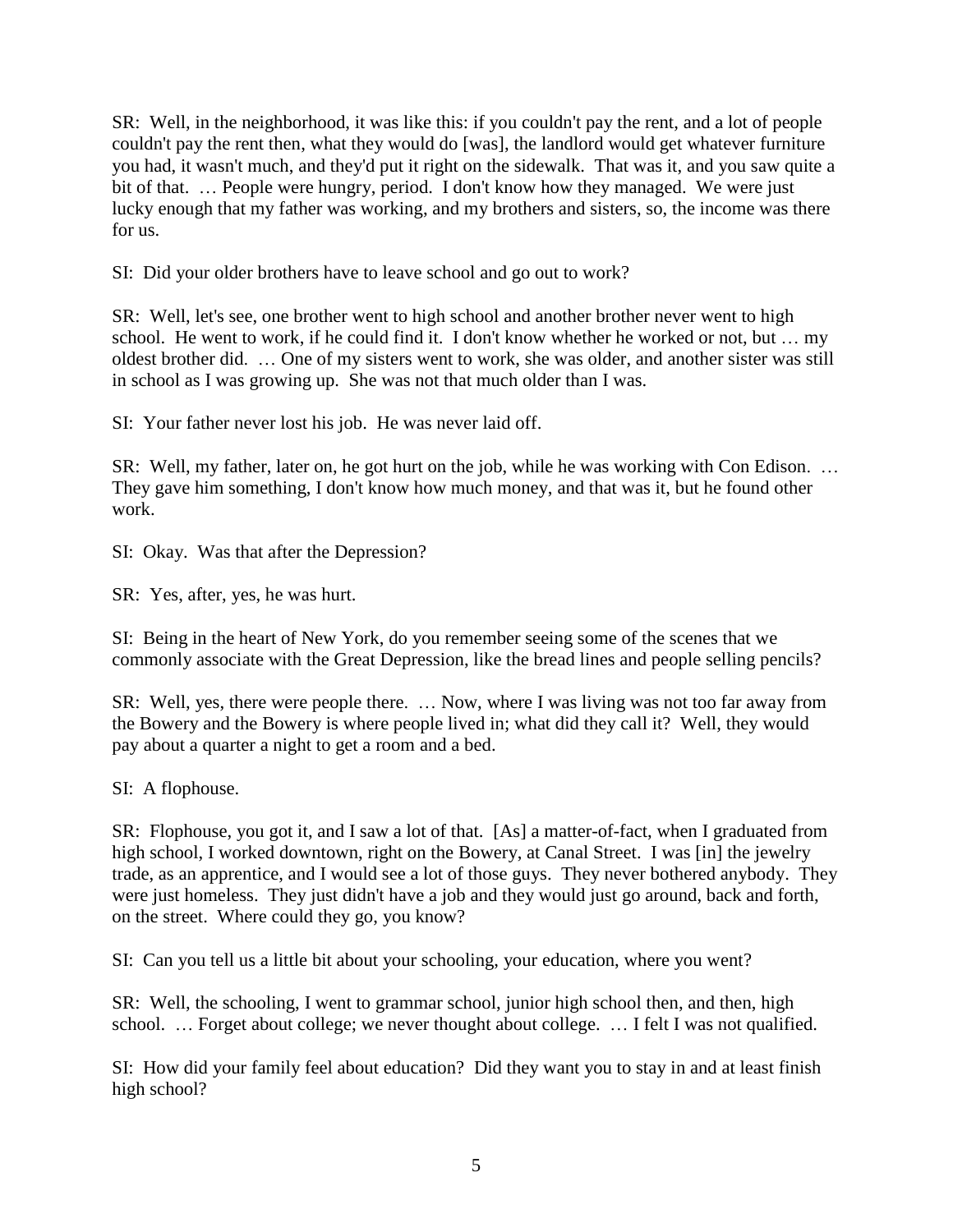SR: Well, my mother passed away when I was a child of ten, and my father, there, they weren't too keen as far as education. … What they were interested [in] was the money, getting money into the house, so [that] they could live properly.

SI: Did you have any part-time jobs when you were in high school?

SR: No, none of that. I just went to school, period.

SI: Okay. Did you work in the summers?

SR: No.

SI: Were you able to take part in any recreational activities, like sports or hobbies, anything?

SR: Not really, no. … Then, again, I think I have a complex, where I thought I was not qualified to stand up with other guys. I don't know. So, that was it.

BF: Was religion a big part of your life when you were younger?

 $SR: No.$ 

SI: Were you Catholic?

SR: Well, I was a mix there; that's what I say. I was a Protestant, I was a Catholic, and not really into it the way I should have been.

SI: It was interesting that you mentioned following the news through the *Daily News* and other sources.

SR: Yes.

SI: Were you aware of what was happening overseas with Mussolini and Hitler?

SR: Oh, yes, yes. I was old enough then to know what was going on, yes. … Then, again, if it wasn't the *News*, it was the newsreels. We had newsreels there. In-between a double feature, they'll give you a newsreel and, there, they would cover events. You could see what was going on.

SI: What did you think of what was happening in the world, particularly in the late 1930s, as Hitler was taking over all these countries in Europe and Mussolini invaded Ethiopia?

SR: Well, I wasn't really focused on that, you know. I thought about it, I knew it was there and it wasn't right, but … that was it. I still continued my life the way I was going on.

SI: It was not discussed in your neighborhood or among your friends.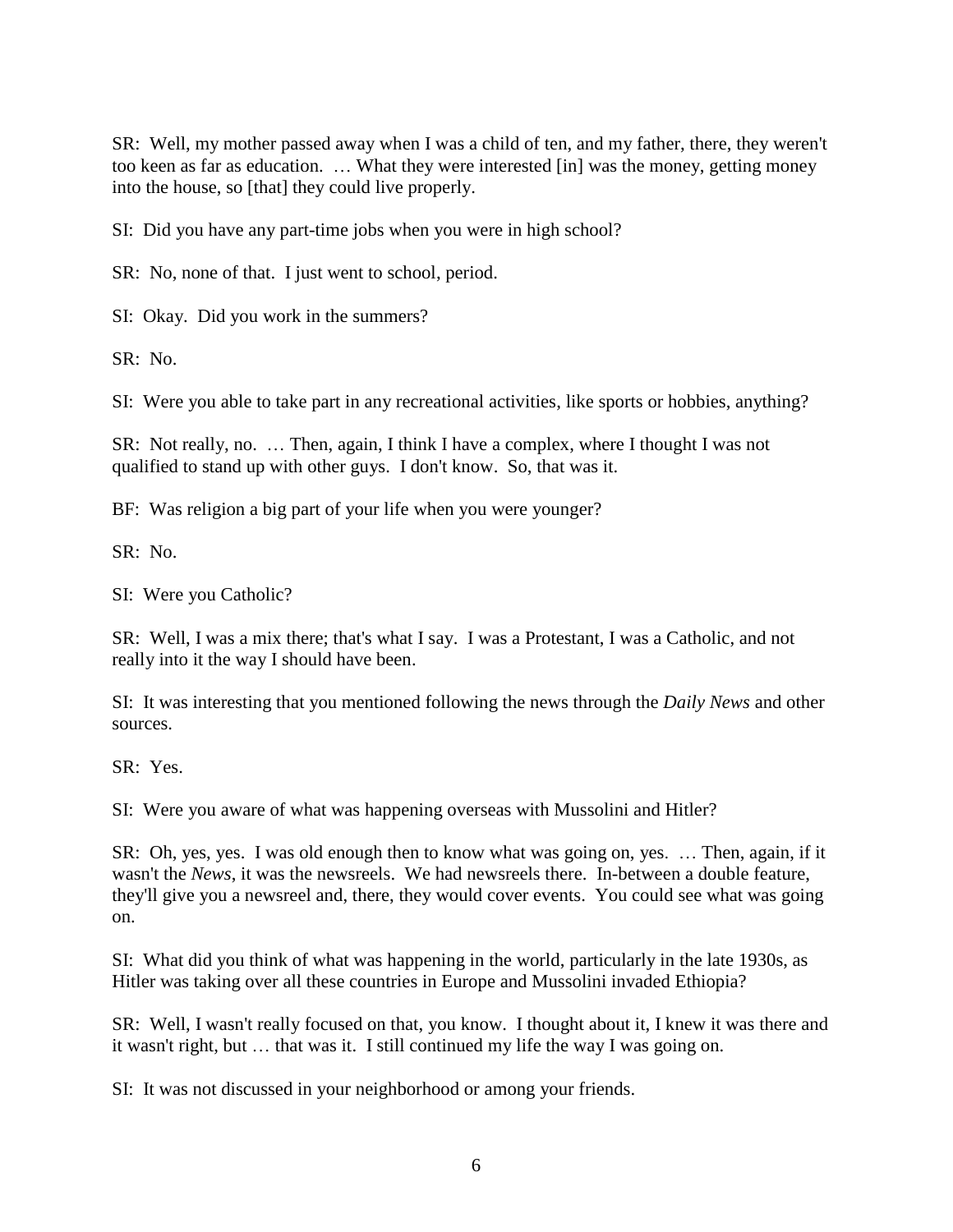SR: Very little.

SI: Did you ever think, before Pearl Harbor, that the war in Europe would drag America in?

SR: Well, yes. Then, the papers and the newsreels, they were on it. They covered the news and they gave you the facts and, of course, you had to think about that, especially before Pearl Harbor, where young guys were being drafted. My friends, my relatives, they were being drafted and, of course, you had to think about that.

SI: When did you graduate from high school?

SR: What was it? In 1938.

SI: You were out working for a few years before America entered the war.

SR: Well, I was working. It was tough. No, this was still the Depression. The Depression lasted for years. It didn't last for six months or a year, it lasted for years, and, even when I graduated, in 1938, jobs were scarce. Doors were not open to you. So, it took quite awhile before I got any kind of a steady job.

SI: That was in the jewelry trade.

SR: Yes, I worked [in] it. I started out as an apprentice, running errands, going uptown, downtown, and, there, again, it was a real education, right there in New York.

SI: What stands out in your memory about New York in that era?

SR: Well, I don't know what stands out. I don't know. …

SI: For example, I am familiar with some things that happened in New York relating to the Great Depression, like the dance marathons, things like that, that were kind of unique to that era.

SR: Well, let's see, … dance marathons? You know about that, huh?

SI: Yes. It was really just an excuse for people to get some food and so on.

SR: Yes, … and they'll dance all night and get tired and get poofed out and they couldn't dance anymore. … Anyhow, what I remember about that is, what stands [out] in my mind is, that I had a little money and I could go to ballgames. … Especially when I went to junior high school and high school, I was given carfare, but I would walk, even lunch money, I would sacrifice my lunches, so [that] I could go to the ballgame on a Saturday and see my hero, Lou Gehrig. You guys heard of Lou Gehrig?

BF: Yes.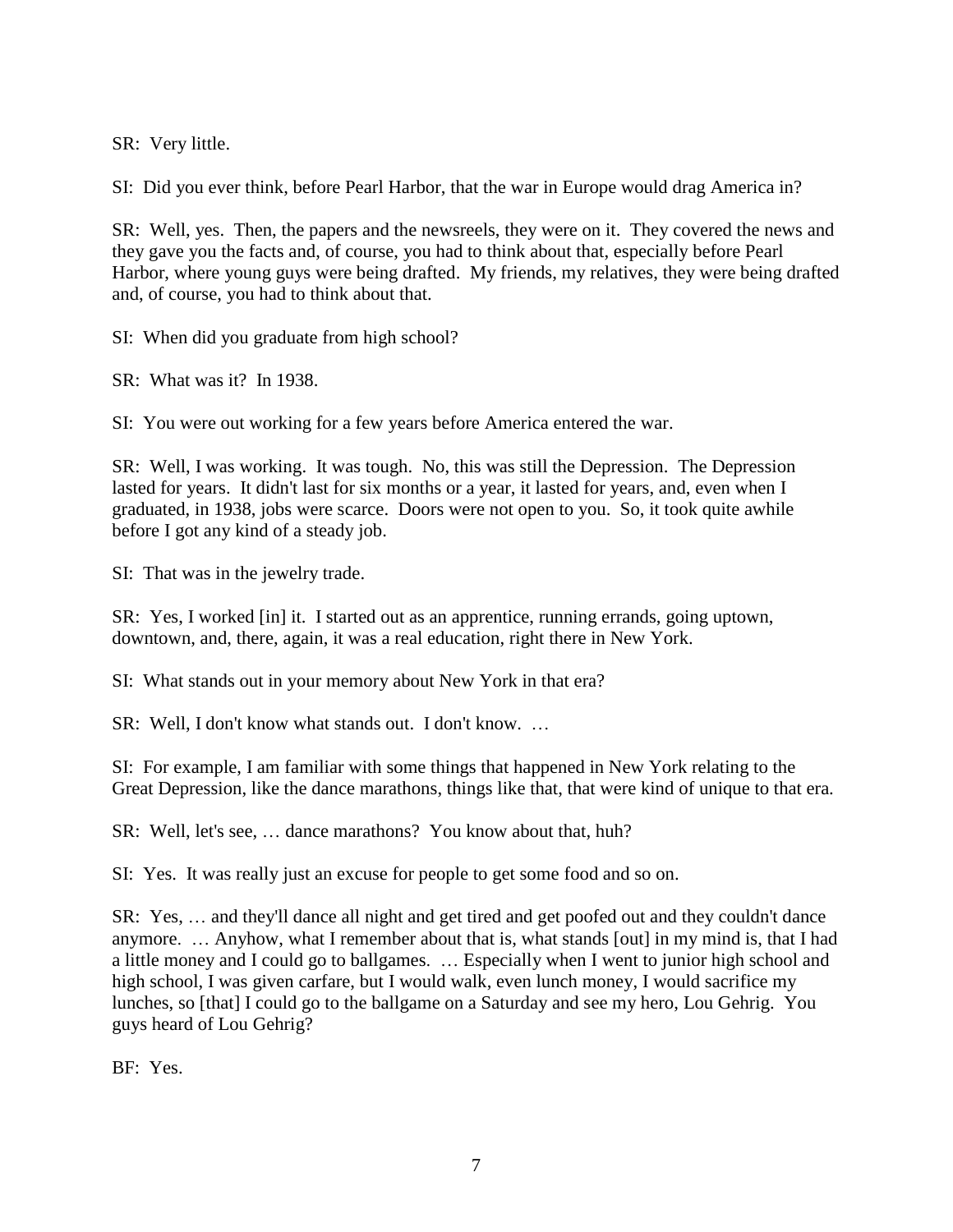SR: Yes. So, he was it. I would go there. … For a dollar-ten, I could get one of the best seats in the house, because most of the seats at the Yankee Stadium were not reserved. There was [the] grandstand. They had bleachers, but the grandstand covered ... most of the area there. They have some reserved seats, but, if you can go there early, like I would, because … my mother was gone and I had time on my hands, [you could get good seats]. … I would go and I had ... about a dollar-ten, and I had that, and ten cents for carfare, a nickel going and a nickel coming back. I would walk to Grand Central from my house, which was a short distance, and I'd be in the ballgame before you know it, get there early, so [that] I can see the guys going into the clubhouse, the ballplayers, and then, as soon as the gates opened up, I would get one of the best seats in the house. For a dollar-ten, … I would sit right by first base and home plate, right there. So, you couldn't beat the seats. That was my passion, more or less.

SI: Do any of the games stand out in your mind, like when the Yanks would go to the World Series? Were you able to go to those games?

SR: Yes, quite a few games. One thing that stands out in my mind [is], one day, I saw Lou Gehrig, my, well, I always say, yes, idol, not a role model, because I could never be what he was, and I saw him at the plate, one day. He was standing there, poised, you know. … With a bat in his hand, he was just ready to strike the ball out, and I said, "Gee, this guy's going to hit a homer." On the next pitch, sure enough, he did, and I remember that. [laughter]

SI: Were you able to go to his farewell ceremony?

SR: No. I was working at the time, but I'll tell you a story about Lou Gehrig. As I said, I was also an errand boy. … It was rings and jewelry, you know, I would deliver down at downtown, and it happened that Lou Gehrig, after he got sick, … Mayor [Fiorello] LaGuardia gave him a job as a parole officer, or in the commissioner's office. I don't know what his capacity was. [Editor's Note: Lou Gehrig served as a parole commissioner in New York City in the final years of his life.] … He would go down there and I would go next-door, or across the street, from the parole office, and there were two jewelers there. They happened to be German, as Lou Gehrig was, and they kept very interested in Lou Gehrig. … They'd tell me, "I see Lou Gehrig," and, when I'd go down, … they would tell me, … "He's looking pretty good," and then, before you know it, he says, "Well, Lou Gehrig is not [looking] that great," when I would go there in that time. … Then, one time, [I] went down there, they don't see him anymore, they said, and, before you know it, a couple of weeks later, he passed away. That, I remember.

SI: Going back to your high school years, you went to [Central] Commercial High School.

SR: Yes.

SI: Was there anything in particular that you studied?

SR: Well, … bookkeeping.

SI: Was it a commercial course or did you learn other things besides the bookkeeping trade?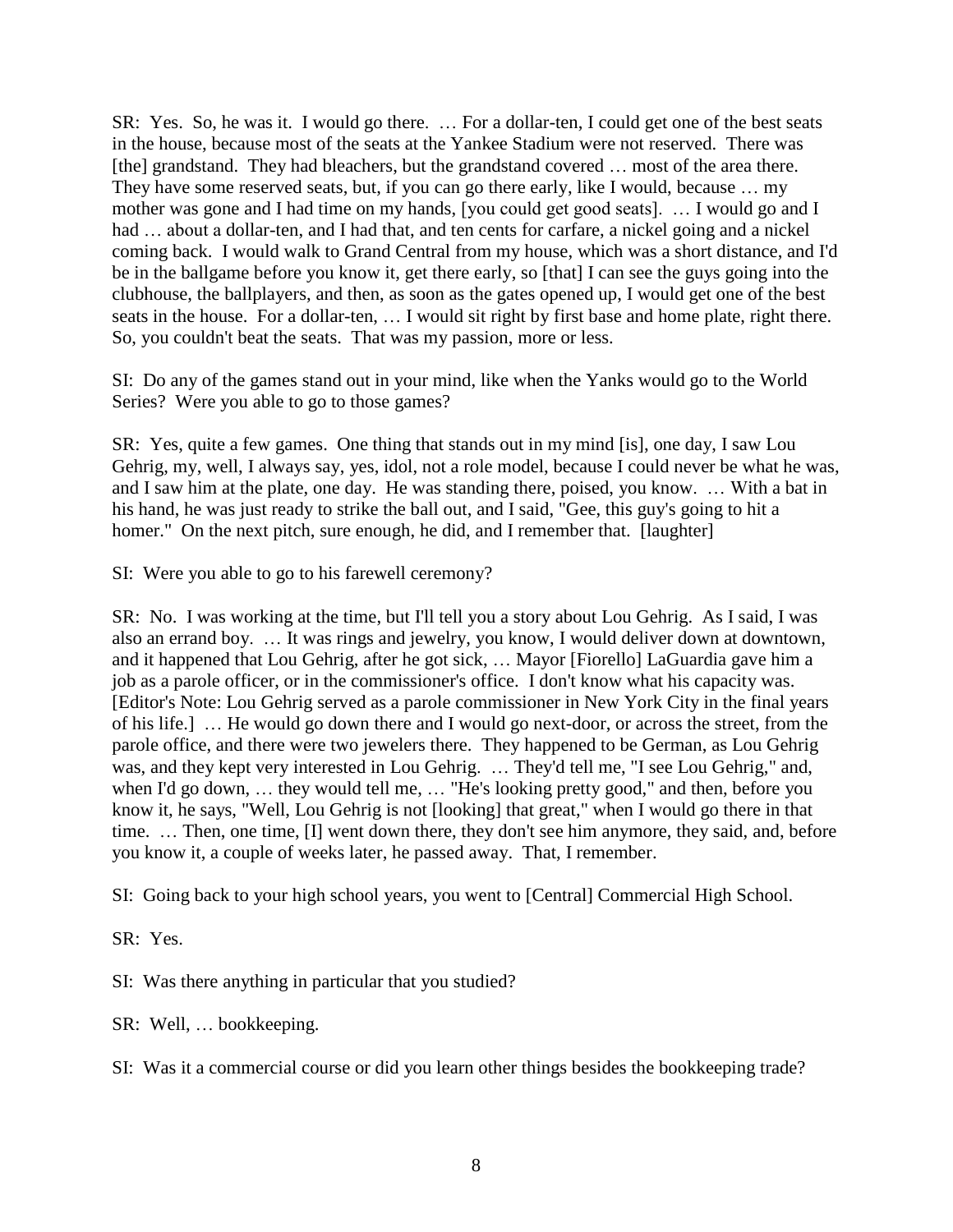SR: Well, there's also salesmanship, too.

SI: When you got out of high school, was that initially what you were trying to get into?

SR: Yes, but I couldn't get a job; … lucky thing that I had a brother in-law in the jewelry trade and, actually, he got me this job.

BF: You said other members of your family were being drafted into the war before you.

SR: … Not in my particular family, but I had cousins that were drafted into the war.

SI: What about your brothers?

SR: One was drafted later; I was in the service at the time he was drafted. The other one never [served, because he] was married and he didn't go.

SI: Going back to how you followed the news, did you go out and see the *Normandie* when it burned at the piers? [Editor's Note: The SS *Normandie* was a French luxury liner that sought refuge in New York Harbor after the fall of France. On February 9, 1942, while being converted into a troopship, the USS *Lafayette* (AP-53), the *Normandie* caught fire and capsized.]

SR: Let's see, I saw it, yes. I saw it, because I was that interested.

SI: Did events like that pique your interest in what was happening overseas?

SR: Well, you know, I had an interest. … Even as I said, [if] the Navy was in on the Westside, I would take that walk from the Eastside right to the Westside, what is it? on 43rd Street or 44th Street, wherever they are. … I would see the Navy. When I say "the Navy," I've seen, like, carriers, like the old [USS] *Lexington* [(CV-2)], the [USS] *Saratoga* [(CV-3)]*,* and they had the old planes up there. It was just an interest. If a parade was on Fifth Avenue, they would assemble in the park, a couple of blocks away, on 38th Street and the park there, and I would see them get assembled. I had that interest.

SI: Before you actually entered the service, had you considered enlisting or going into any other service, like the Navy?

SR: No, no.

SI: Were you aware of things like the German-American *Bund* or pro-Mussolini people in the United States?

SR: Yes, well, I read the papers, yes, but it didn't occupy my entire time.

SI: Where were you when Pearl Harbor was attacked?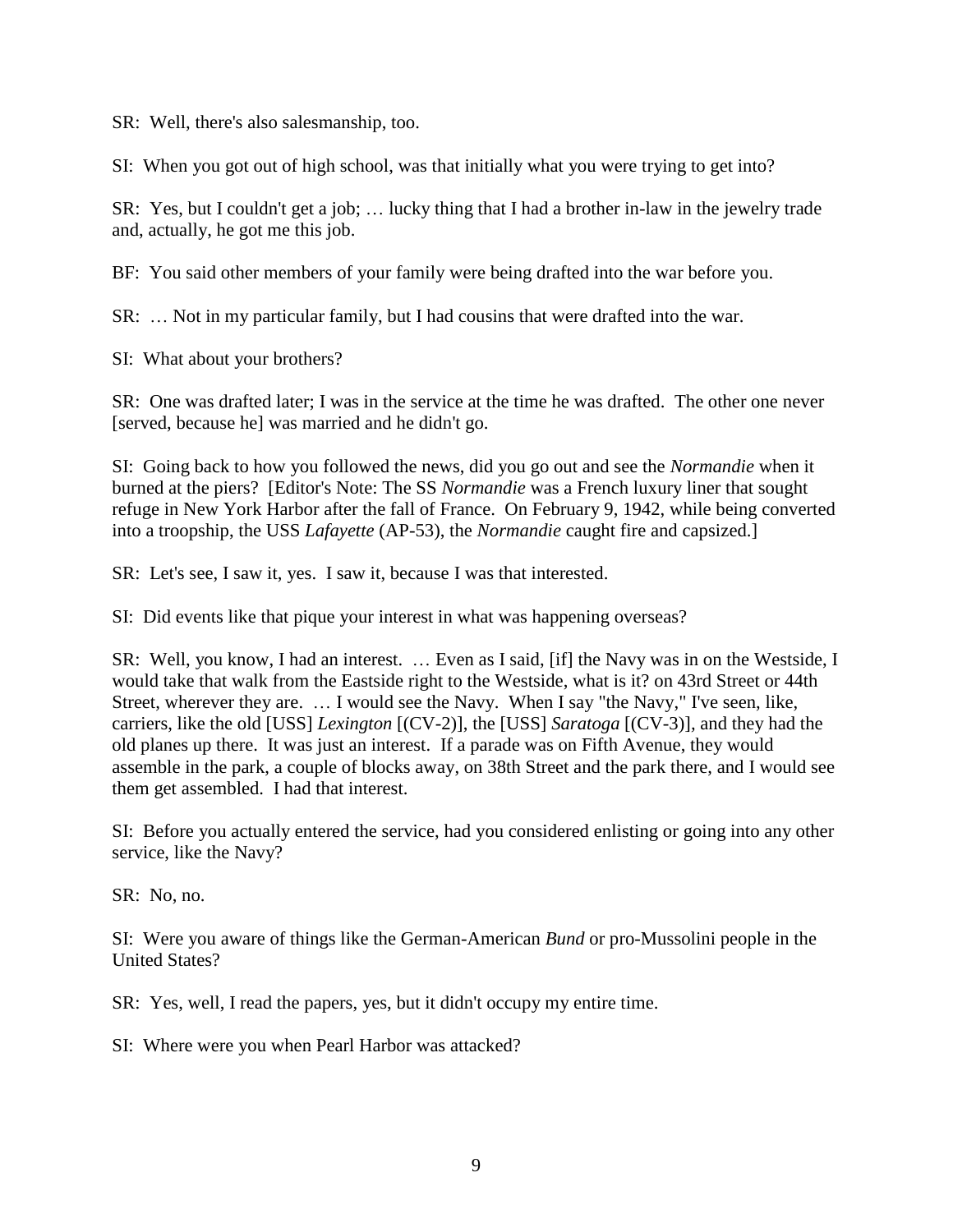SR: Well, I was home. I was home, I'll tell you, the day itself, what happened. I was living, at that time, in Astoria, Long Island. … I was at a park, watching a football game, a local football game. It was a cold day and, therefore, I and my cousins and some friends, we went to the movies. We walked into the movies, on 58th Street in Manhattan, and Third Avenue, and one of the ticket collectors says, "Hey, looks like we're getting into it," and we didn't know what he [was talking about]. We knew he was talking about the war. I said, "Yes, we will," you know. But, actually, what happened, ... later on, I knew that he knew about that the Japanese [had] bombed Pearl Harbor. … We didn't know it then, because we didn't go into any details. We went to the movies, and then, from there, we went up in the Bronx. There's a wedding that my cousin was invited to, so, we went along. It was a "football wedding," and [do] you know what a football wedding is?

### BF: No.

SR: A football wedding, … it's not a dinner. What they do is, and that was the norm, [in] those days, the guy would come out with a cardboard box filled with sandwiches and, instead of delivering from table to table, he would throw them at you, [like] it was a football. [laughter] So, we went to this wedding, and then, on the way, on the subway, they had the *Enquirer*, the city *Enquirer*, *National Enquirer*. Now, they weren't known for their integrity, you know, and this had a [head]line, "Japs Bomb Pearl Harbor." We paid no attention to that at all, because we thought it was just sensationalism, you know. So, we went into the wedding and I danced with a girl there and she told me, … "You know, we're at war, the Japs." That's how I found out. … After that, we just left. I couldn't be at that wedding anymore.

SI: You were pretty upset by the news.

SR: Yes.

SI: Did you realize, at that point, that you would probably be going into the service?

SR: Well, yes, and, actually, what happened [was], I was working in the jewelry store, and manufacturing, too, and so, as I said, I was working in this [store].

## [TAPE PAUSED]

SR: It's not recording anymore? … [Editor's Note: Due to a technical mishap, the recorder shut down during the interview, a fact that went unnoticed for a short while.]

SI: I just turned it back on. I think it cut off just after we were talking about Pearl Harbor. Could you tell us a little bit about when you joined the service, where you went first?

SR: Well, when I joined the service, … I went to the draft board and I told them to put me ahead, which they were very happy to do, and, before you know it, I was drafted into the service.

SI: You said, first, that you went up to Camp Upton for a little bit.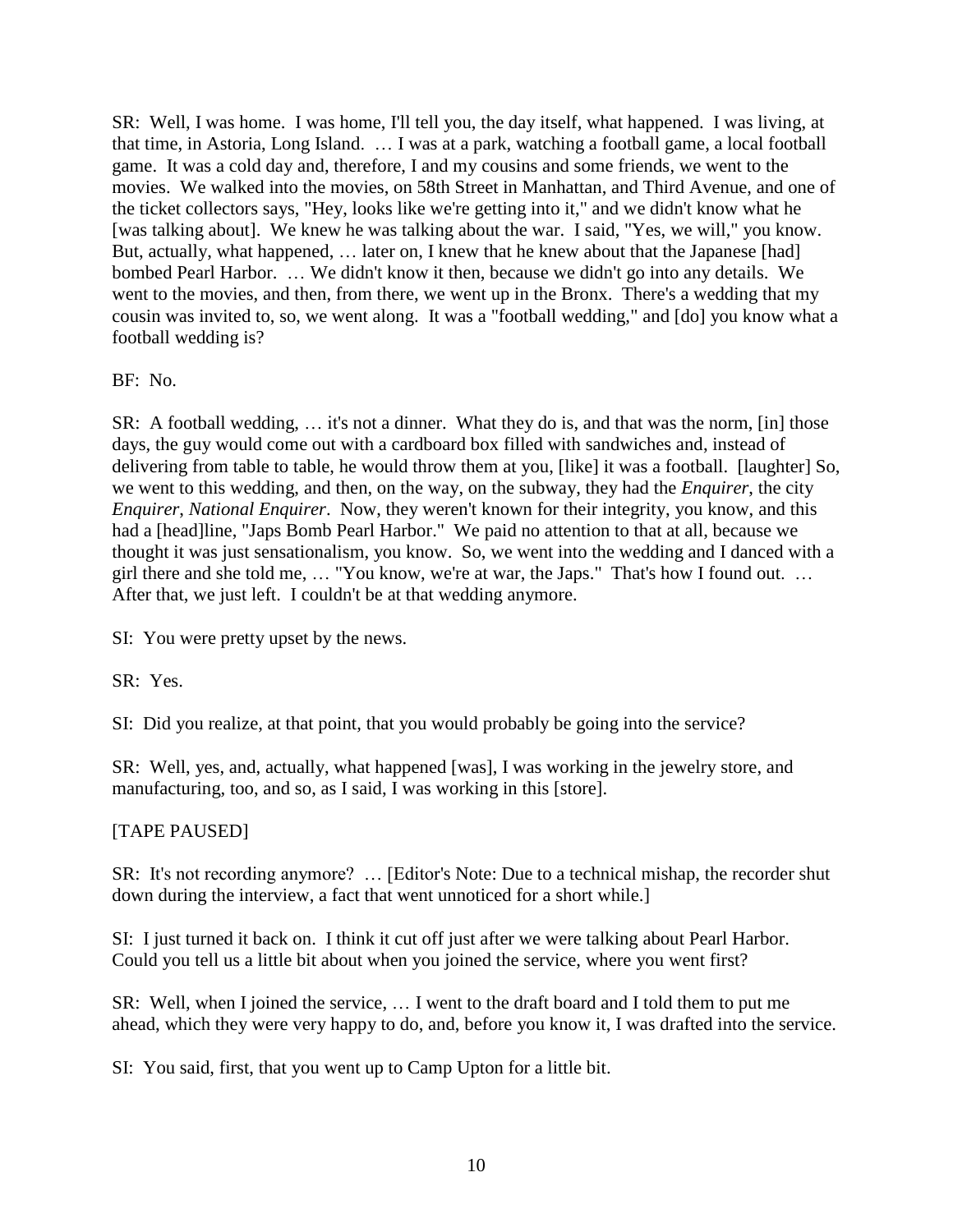SR: Yes, Camp Upton, for a few days. … I think they sent everyone up there to Camp Upton, Long Island, yes, and then, from there, you'd be assigned, if they needed you, say, in Keesler Field, like I was sent to, or wherever they needed personnel. … From there, they assigned you [to] where you would go. I went to Keesler Field, down in Mississippi, down by the Gulf of Biloxi, [Biloxi Bay, off the Gulf of Mexico]. You ever hear of Biloxi? They made a picture, *Biloxi Blues* [(1988)], about that. [laughter] Yes, I was there and, there, … [the] humidity was terrible, and I told you about the uniforms. They would be soaking wet; when they dried, it'll be all white with salt. … Packs, I had to carry a pack on a long march, and I'm a small guy. … That bothered me more than anything else down there, or pulling KP [kitchen police duty], where you had to get up around three-thirty in the morning to get ready for KP, and that was the worst part about KP. Otherwise, it wasn't that bad.

SI: What about the drill sergeants? Does anything stand out about them?

SR: Not particularly. … One guy, our drill sergeant, tried … to be tough, but he was a good guy. He didn't bother us that much.

SI: There was not a need for much discipline.

SR: No, no. As far as us scrubbing the floors with a toothbrush, they did none of that, not that I know of, anyhow, you know.

SI: Then, you went up to Chicago for radio school.

SR: Well, I went, … yes, to radio school.

SI: One thing that stood out was the cold.

SR: Well, the cold, … but, also, I was in Chicago; that stood out, too. That was right in the middle of Chicago, right by Grant Park, right by the lake, [Lake Michigan], living in a hotel.

SI: Which hotel was it?

SR: Right now, it's the Hilton International. [As] a matter-of-fact, my son just was there recently, … but, then, it was the Hotel Stevens. I don't know; at that time, it was the largest hotel in the United States. I don't know about the standings now, but, anyhow, it was and the one thing [was], you didn't pull any extra duties. … You went to class and you studied, … if you wanted to, and that was it.

SI: You said it was a pretty intense course.

SR: In the beginning it was, but, later on, it wasn't.

SI: You were learning both code and the mechanical workings of the radios.

SR: Right, yes.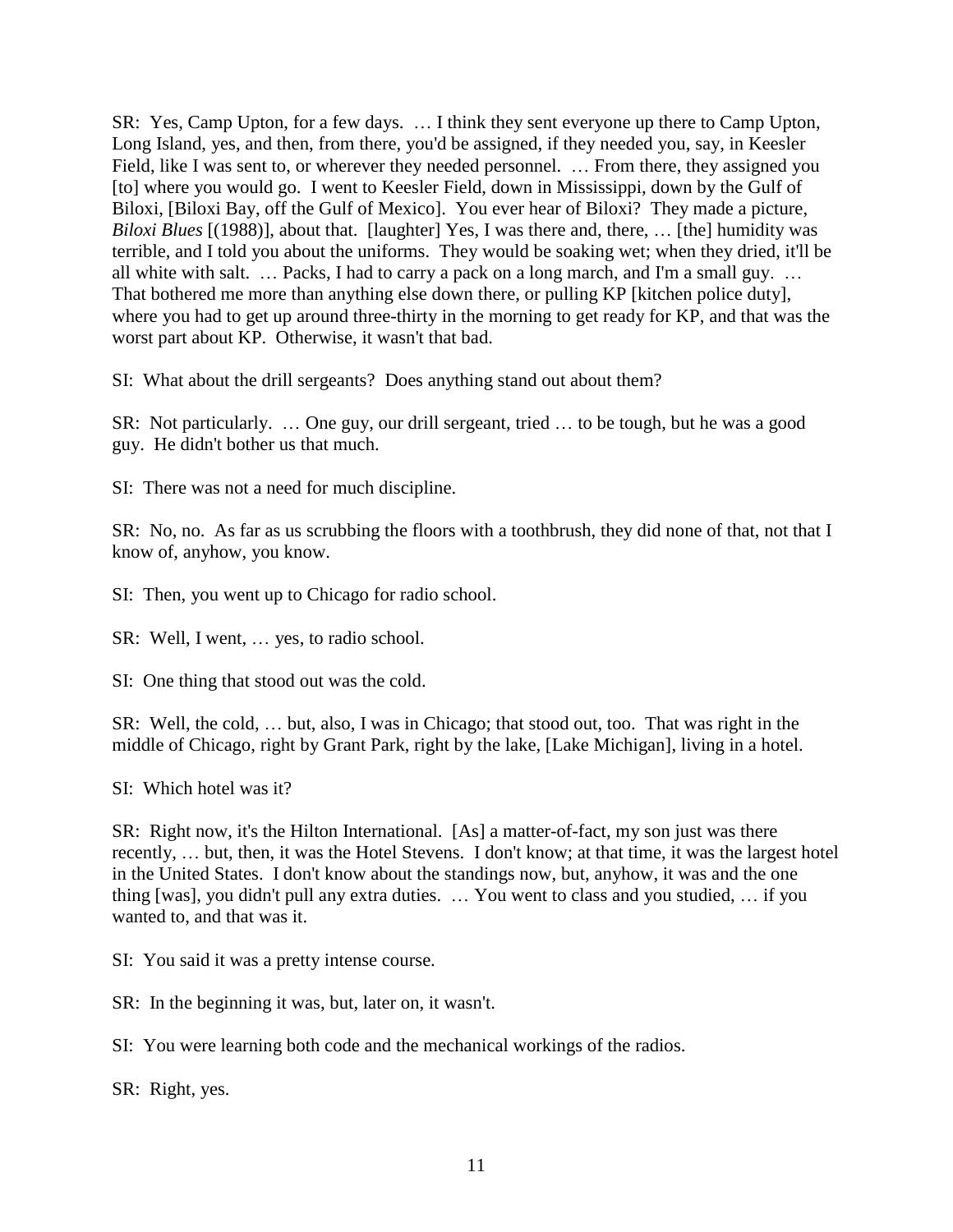SI: About how long was that session?

SR: Well, I always say it was day and night, six months, but I'll tell you something about that. They had this radio school in Chicago, but it didn't last long. As I said, … one of my sons stayed there recently, … he got me some memorabilia about that, … and I can show you that, too, and they closed the hotel, the session with the radio school in Chicago. They closed it early, even before the war [ended], and I'll tell you why, because they weren't using radio operators anymore. Morse Code? … I don't think they used it anymore on the B-17s or anything like that, where, prior to that, they did. So, they closed the school, … I found out later, before the war ended, but, when I went there, it was the highest priority. …

SI: You explained to us how you were sent for aerial gunnery training, but you were not able to complete it.

SR: Yes. Well, after we graduated, we took a physical, it was mandatory, more or less, where a colonel was conducting the test and you had to go through. … It was a stricter examination than normally and you had to pass everything okay, and what kept me from passing was this left eye. It was 20/30 and, being the right height for an aerial gunner, particularly a tail gunner, a tail gunner doesn't have much room in the tail of a plane and I'm a small guy, I was almost perfect for the job, that is, physically, … but this eye kept me back. I took the test again and it didn't work, same thing. … I couldn't get into it, not that I was unhappy about it.

SI: Then, after Chicago, you came east to Atlantic City, for a brief time.

SR: Yes, overseas basic training.

SI: That was where they taught you more about bayonet work.

SR: Yes, how to use a bayonet. It was more body contact, like, that kind of training, you know.

BF: Did you get to see Atlantic City at all while you were there?

SR: Well, whatever there was to see of it. It was all GIs down there and there were no casinos then, as you see now, and just, to me, after Chicago, Atlantic City was very dull. What could I tell you?

SI: Before you went overseas to Hawaii, were you ever able to get back home or visit your family?

SR: Yes, once, for about a few days, from Atlantic City.

SI: Did you have a lot of contact with your family when you were in the service?

SR: Well, you've got to remember, my father didn't read or write. So, I wrote to my sister, and it wasn't that much, but it wasn't that little, either.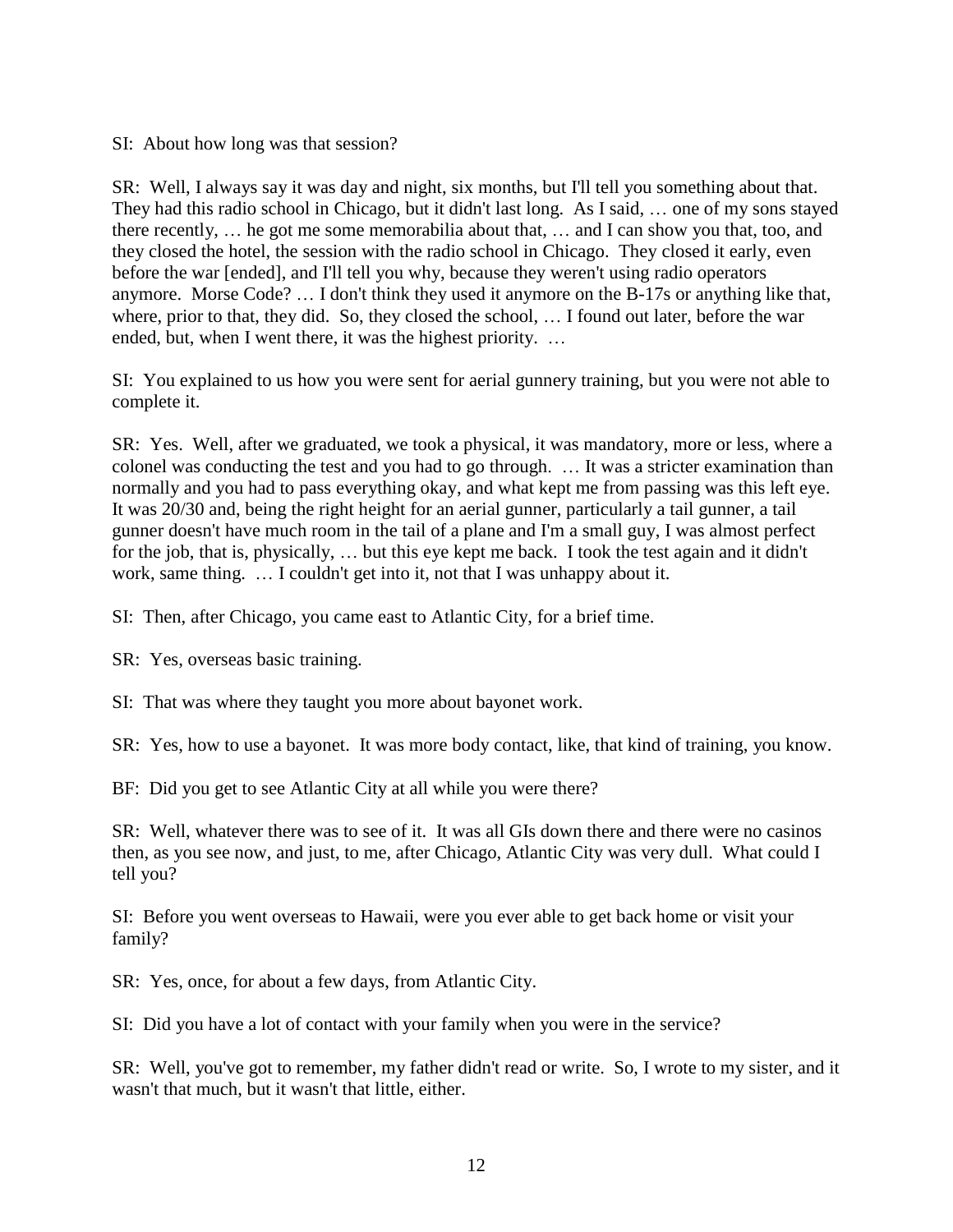SI: Was that important to you, to get mail from home? Was it good for your morale?

SR: I liked to get mail, but I didn't go crazy over the mail itself.

SI: Can you tell us again about going over to Hawaii, what that process was like?

SR: You mean on the boat itself?

SI: Yes.

SR: Well, I'm not a sea-goer, but I took this trip on this boat and it was an old Army boat. They said it was a ship; they can't call it a boat. It was an old Army ship and they said it was from World War I, and it looked it, and they didn't have any modern conveniences. It was an old ship and they assigned me, … with other guys, down in the hold of the ship, right by the propeller, and that's all you'd hear, "Ba-boom, ba-boom, ba-boom," you know, all day long. So, that got me, and then, the ship itself, … also, not that the waters were that bad, it's just that I couldn't take the water, the rock and roll. So, I got sick and I was sick as a dog. I'd lay in that hammock there, in that hold there, listening to the propeller, and I didn't feel good anyway. [laughter] It wasn't the greatest thing in the world. If I go up on deck, I'll throw up over the railing. …

SI: Did you know, when you got on the ship, that you would be going to Hawaii and what you would be doing?

SR: Yes, that, I knew. That, I knew.

SI: When you got to Hawaii, you went to Haleiwa Field and joined the 47th Fighter Squadron.

SR: Yes, that's where they put me.

SI: I am not sure if this was on the tape, but you were telling us a little bit about how they told you about the history of the squadron.

SR: Well, they were there, the squadron there, itself. Now, Haleiwa is on the other end of Honolulu, on the other side, and it's a small field, very small. … With the runway there, you can't have a long runway, but you can have a runway where you have fighter planes there, no bigger, and so, when the Japs bombed Pearl Harbor itself, they bombed all … the airbases, like Hickam Field, Bellows Field, Wheeler Field, and they didn't go near Haleiwa. So, there were two pilots that were stationed in Haleiwa, in the 47th Fighter Squadron, that were able [to take off]. I don't know where they were during the night, but, on that morning, they came with their street clothes and got into their planes and took off and they were able to shoot down seven Jap planes, the only outfit that was able to do that, because we were in Haleiwa, where the Japs didn't bomb. ... Actually, I'll tell you another story about Haleiwa. There was B-17s, bombers, Superfortresses, [Flying Fortresses], coming in from the States, or on their way to the Philippines, and they're going to stop in Hawaii, at Hickam Field, where they couldn't land.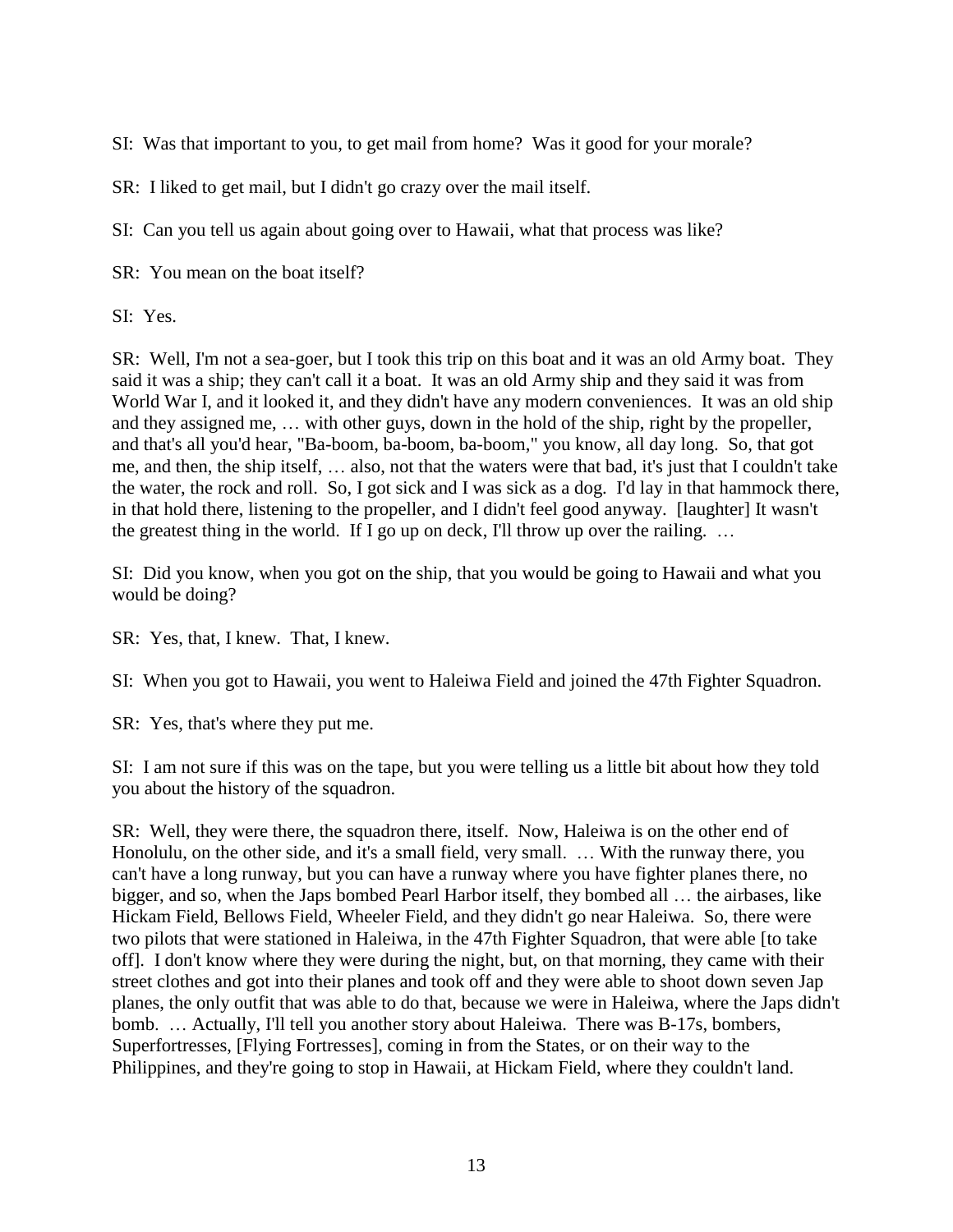Guess where they landed? in Haleiwa, even though that airfield was small and barely can make it, but that's where they had to land the squadron.

SI: What were the conditions like in Haleiwa? What was the base like?

SR: Well, the base, I loved the base. The base … itself was by the sea, beautiful scenery by the sea, especially at sunset. You couldn't beat the sun coming down, and there were no fences. … It was by the water and they had a nearby Japanese, American-Japanese, fishing village, which was so unique and quaint. It was beautiful. So, they had that, and then, I was with the planes, where I'd never been with planes. Don't forget, I was down on 38th Street; where did I ever see a plane at? [laughter] … Then, I was assigned to the Major, the commanding officer, his plane. … There's a little incident there, which I wrote about, … if you want to take a look later.

SI: Do you want to tell us the story on the tape?

SR: … Well, the story was that I was assigned to Major Heath's plane and, gee, I was so happy to be assigned. … There I was, just a buck sergeant, you know, and assigned to his plane. So, what you had to do [was], as I said before, … when they come down after a flight, you ask him, "Radio okay, sir?" … Of course, sometimes, you get, "Okay, fine," you know, but, this time, I asked the Major, "Radio okay, sir?" and he answers back, "No, it wasn't," and he told me … what he couldn't do. Now, he was the commander. … While in flight, they do maneuvers and he had to give out orders. He said, "I couldn't do this and I couldn't do that and I couldn't do this," and, when he finishes off, he says, "Is this sufficiently explanatory?" So, naturally, after that, I was never assigned to the Major again. [laughter] So, that was the story. There's more to it, … if you want to read the article later.

SI: Was it just a mechanical problem?

SR: Well, engine noise.

SI: The engine noise you were talking about.

SR: You couldn't fix that. …

SI: You said that was a problem on the P-40s and the P-47s.

SR: Right.

SI: However, not in the P-51s.

SR: No.

SI: When you joined the outfit, they were still flying P-40s.

SR: Right, yes.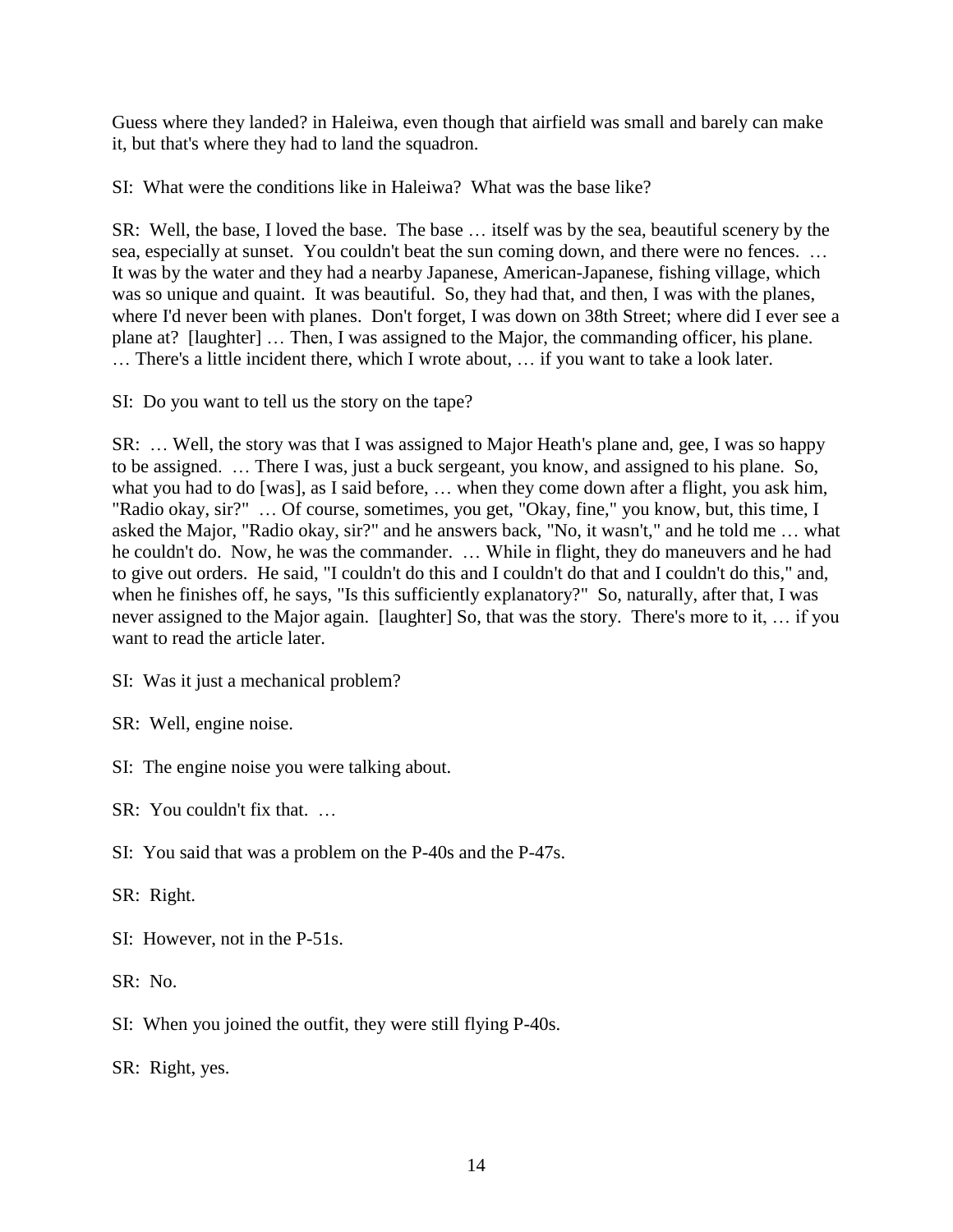SI: Could you tell us again how you and the other radio mechanics fit into the unit?

SR: … What do you mean by [that]?

SI: What were your duties like?

SR: Well, we got along, we got along. You know, don't forget, everybody was away from home and somewhere where you thought you'd never be. It was a different feeling. There was no animosity among people, personal, that I know. I don't think of anybody fighting with anybody there, or talking bad about somebody. That is the truth.

SI: What were your regular duties? What would you do in an average day?

SR: Well, there, on the average day, … as I said before, … check out the planes early in the morning, before they took off, and check with the tower, see how they heard us. They'd give you a, "Loud and clear," if it was okay, and then, you'd say, "Roger and out," and that was it. When they came back, you asked the pilot how the plane was, the radio was, and he'll give you an answer. Usually, it was okay, but there was times when they picked up the radio noise and that's it.

SI: You said the pilots called it "radio noise," but you thought it was "engine noise."

SR: Right. It was. [laughter]

SI: Do you think that was because the pilots did not want to believe anything was wrong with the plane, that it was something else?

SR: No. I don't think they thought about it. … I don't know. We all got along swell. I don't know how they thought, but it just was the Major, once; I told you about that story, he couldn't give his commands, you know. Usually, they accept it, what was there. Hey, look, they have bigger problems to worry about, you know.

SI: You said, even before you went to Iwo Jima, that the squadron lost pilots

SR: Oh, yes. They lost pilots, pilots I never saw, or it crashes itself, or, among themselves, … the plane will malfunction, they have an oil leak or whatever, and they'd have to go down into the drink or whatever.

SI: The planes that went down in the drink, would they usually rescue the pilot or were they usually lost?

SR: Well, they were usually rescued, especially when … we were in Iwo Jima and many planes went down into the drink and they had submarines … in the Western Pacific there just for that purpose, to pick up these pilots that went down, and we had a lot of people [that] went down there, and submarines did it. …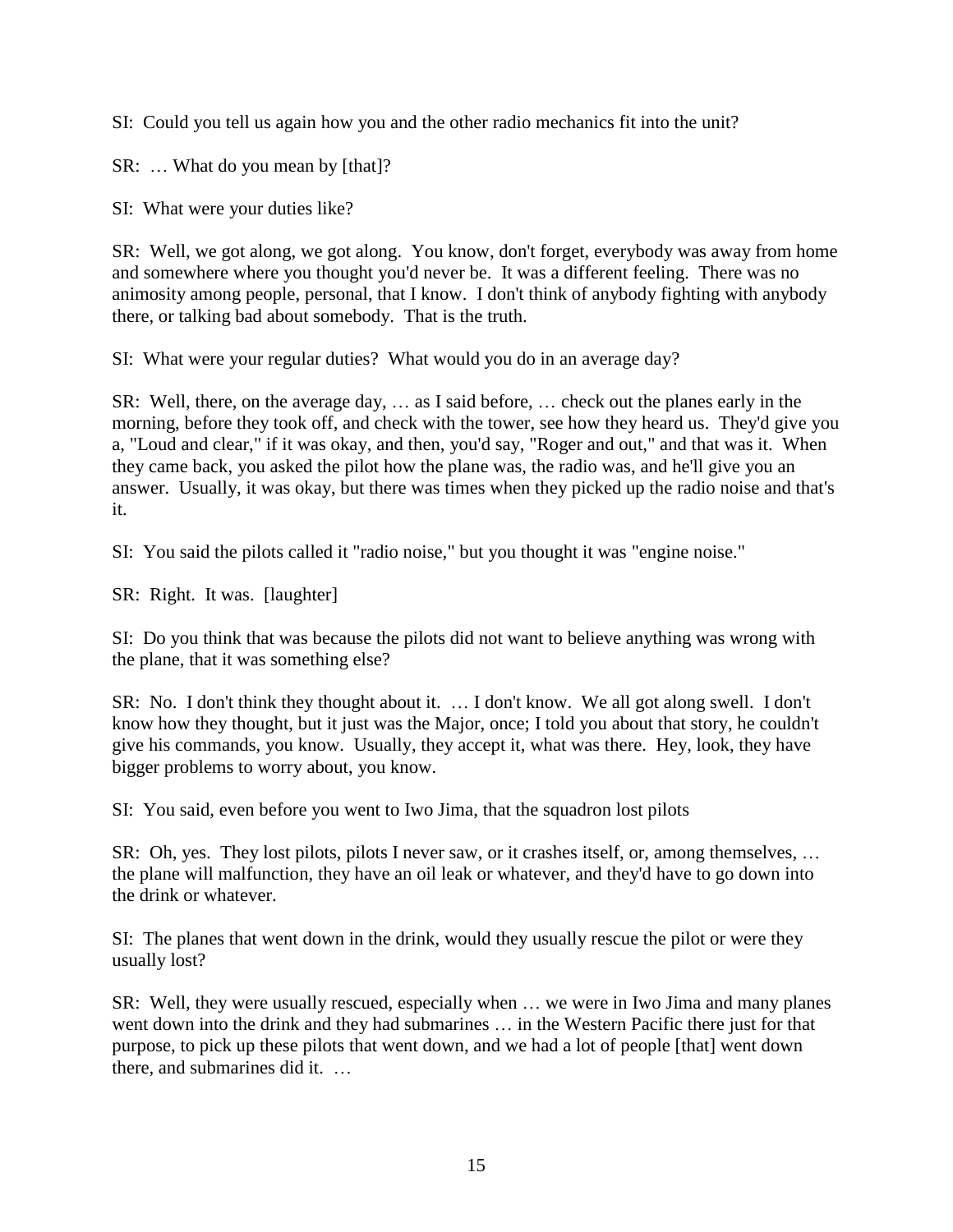SI: When there was a crash at the field, like at Haleiwa, would you have to respond? Would you run out to the crash with the other ground crew members?

SR: No, no. … It was just a crash; there were always personnel assigned to that, to do what they had to do.

SI: How long were you at Hawaii before you were sent over to Iwo Jima?

SR: Well, about twenty months.

SI: Did you and your fellow ground crew want to do something else or were you satisfied to sit out the rest of the war in Hawaii?

SR: No, no. You just wanted to get the war over and done with. That's how I felt, and many guys felt that, "Hey, let's get going here. What are we doing in Hawaii?"

SI: You felt frustrated being there.

SR: Yes. Well, after awhile, as I said, I never went into Honolulu anymore.

SI: Can you tell us a little bit about preparing to go to Iwo Jima? When did you find out that you were going to make that move?

SR: Well, that was towards the end of 1945, [1944]. We got ready, and the rumor was; they never told you, specifically, that you were going to go here or there. We got the rumor that we're going to go to … Truk. I think they called it Truk, an island out in the Pacific, and we were on our way to the dock and, what happened [was], it was called off. We didn't go there. So, we … had to come back, and then, it was only about a few weeks later, if it was that much, we were put on the trucks again … to go over to one of the islands, to invade, and we were put aboard ship. … Only when we were on the ship itself did we find out, from Marine personnel, there was a lot of Marine personnel there, … that we were going to Iwo Jima, and I heard about Iwo Jima before that, because I kept up on what was happening during the war. … I knew that the B-24s were bombing that island incessantly for months, dropping bombs and bombs and bombs and bombs, every day. So, I knew about Iwo Jima and I knew where it was and it was a small island, and so, all the Marines were there and they were the attack force. I was on the invasion force. Not all of our squadron members were there, because the planes … had to go elsewhere to get there. They couldn't go on the boat, naturally. … I would say about seventy-five to a hundred guys, that were radiomen or maintenance men, went on that boat with the Marines, not that we were going to attack. We were there. … They were going to take the island in three days, so, the second day, the airfield should have been ready, and we were on our way there. So, that was the concept. We were going to be there and be ready for the planes to come in … and be part of the fighting. So, we get to Iwo Jima and, before that, a fleet of battleships joins the convoy. It was a big convoy. It was about five or six battleships, big ones, and we met them at Saipan. They escorted us into Iwo Jima and they shelled that island like nobody's business. Remember, B-24s were bombing that thing daily and you thought, "Who the heck could live on that? With all that shelling, how could anybody be alive? How could anybody [live] there?" You see those shells,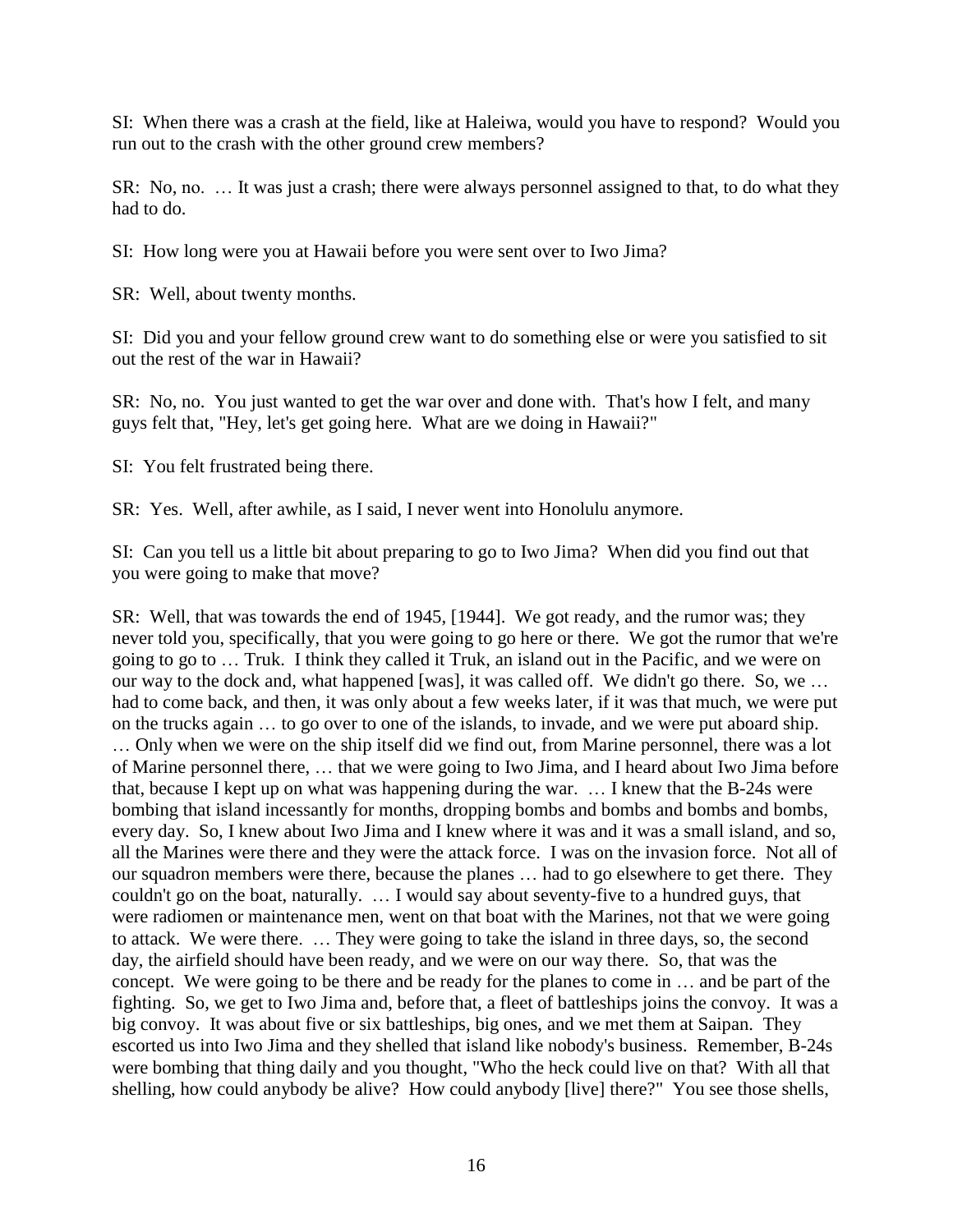they're just going in there. What are those, sixteen-inch guns, from the battleships? They were going in there and you said, "Hey, nobody can be alive on that island." Okay, so, comes February, today's the 18th, it was February 19th, the day we invaded, and the Marines go in. ... We were onboard, right there with them, because Marines from our boat went in there, got into these, what are they? …

SI: The Higgins boats, [Landing Craft, Vehicle, Personnel (LCVPs)]?

SR: Yes, and you could see their faces. Nobody was happy. Nobody was smoking, like you see them in the movies, all solemn, and they were going into battle. … So, they went in there and there was a public announcement there, onboard ship, how, when they went in, "All the Marines are going in. We've covered, already, two hundred yards now; five hundred yards. We're making progress." "Hey, this is a snap," you thought. For the first two hours, they gave us this announcement, that the Marines were meeting very little opposition, that they were going in. It was almost like a cakewalk, but that was not so. After two hours, we didn't hear nothing. "Something is wrong," you thought, and it was. You didn't hear nothing and you never heard anything else, that day or any other day. It seems that the Japanese now were attacking the guys on the [beach]. They had them on the beach, they had their sights on them, from those caves. You couldn't see the caves. You couldn't see their guns, and then, they got those Marines right off the bat, and I don't know how many went down the first time around, but you heard no more announcements. … Where the island should been taken in three days, it wasn't taken for over a month, and here we were, we're supposed to be [ashore]. On D-1 Day, we were supposed to be put ashore; we stood on that ship for six more days. … The only [reason] they let us out of the ship was the fact that the ship had to be ready for another invasion, [which] was Okinawa. So, they put us on the shore, with only some K rations; that was the Navy. We were the only Air Force [men], out of I don't know how many thousands. They estimate it's sixty to eighty thousand Marines on that invasion force and we were the only guys from the Air Force, this seventy-five to a hundred guys, and we had … nothing with us at all, just that one K ration. [Editor's Note: Over eighty thousand Marines were committed to the battle for Iwo Jima.] … Once we were there, we couldn't get any food, because we didn't have any papers to get any food. We're unassigned. We were unassigned, but, anyhow, that's another story.

SI: They just left you on the beach.

SR: Left us on the beach. The ship had to go out and … get ready for another invasion, Okinawa.

SI: Before then, had the ship been positioned where you could see the island?

SR: Oh, yes. I saw the whole works. You got to see the island, because we had [inbound Marines], and then, the ship served as a hospital ship.

SI: Do you remember the name of the ship?

SR: No, I don't know. PA something, I don't know, and it had to go, yes. So, anyhow, I could tell you a little incident there. It was a hospital ship and, at night, when I was aboard that ship,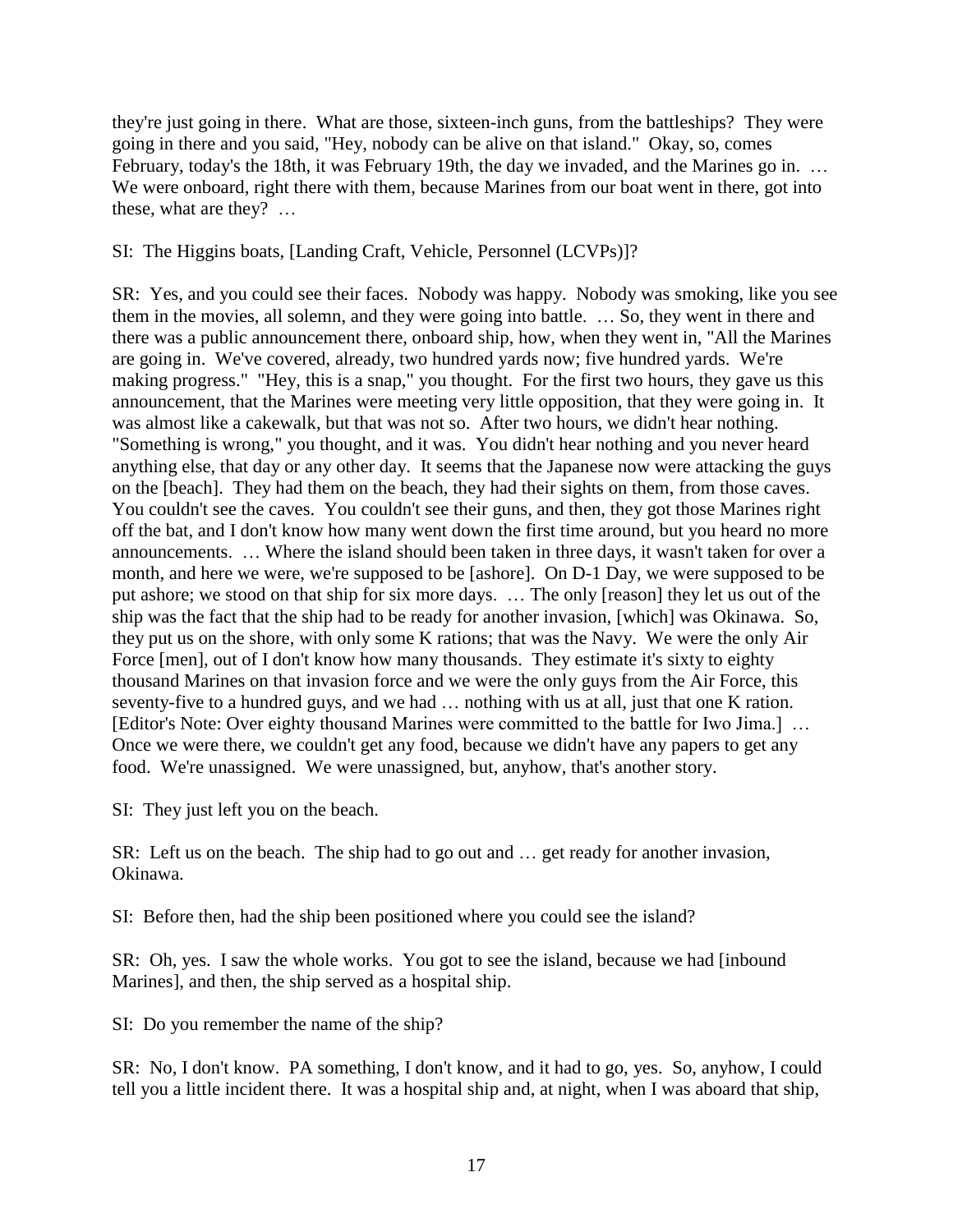still aboard that ship, … the first couple of nights, we stayed right by the island, but it was too dangerous to stay by the island there, because of any Japanese, whatever, attack. So, we had to go … a little bit out of the way, into the ocean there, and we had to leave. So, as we were leaving the waters around Iwo Jima, there was one of these smaller craft, I don't know what it was, but it had the wounded from Iwo Jima. … The wounded wanted to be [put aboard] and the naval corpsmen, they wanted the ship, our ship, to stop. It was on its way, leaving, and the ship wouldn't stop and you could see the faces on these guys, the naval corpsmen, who expected the ship to stop, take on the injured, you know, but they didn't do that. They just left them flat. What happened to those injured, I don't know. That's what war's all about. That's a sight. I can't forget that. So, that's what happened, and I was aboard ship. Of course, there were many guys that … died while they were onboard the ship, that went into the water, [were buried at sea?], and their blankets, their brown blankets, blood oozing out from their wounds, … that's not a pretty sight.

SI: Did they have you and the other Air Force men help out at all?

SR: Well, later on, well, there was another incident on Iwo Jima. That was another incident there, … where we were on there, and it seems that the Japanese were on their last leg. … They were still there. … The war was almost ended right there. … It was about, I don't know how many days, but, anyhow, they were down to their last leg and they pulled off one of those *banzai* attacks. That's what you call them, right?

### SI: *Banzai*.

SR: *Banzai* attacks, and they attacked it and they went into the other [airfield]. We were the first on Iwo Jima, our squadron, and they went into the ones that got into the second [airfield]. … We had two airfields there and they were on that airfield. … The Japanese, when they attacked, they went into their tents and they killed quite a few officers in their sleep, but the Marines were still on the island and they got all of those Japanese. They were slewed all over the place, and I, among quite a few other guys from the squadron, … we were called in there to help get rid of the dead and load them on trucks. ... So, they got us there, but we couldn't do that, because there were some Marines still there; they didn't want you to touch those bodies, because they thought they may have some explosives underneath their arms and such. … They were skilled in demolition, you know, so, they knew what it was all about, the Marines. So, they wouldn't let us go anywhere near the bodies, but that's the way I was asked to do extra duties. We did pull guard duty there, because there were no guards. At night, we pulled guard duty there.

SI: Was that at the airfield or when you were on the beach?

SR: No, on the beach, no. The beach was cluttered with junk. There was nobody there to give you an order.

#### SI: You had no equipment.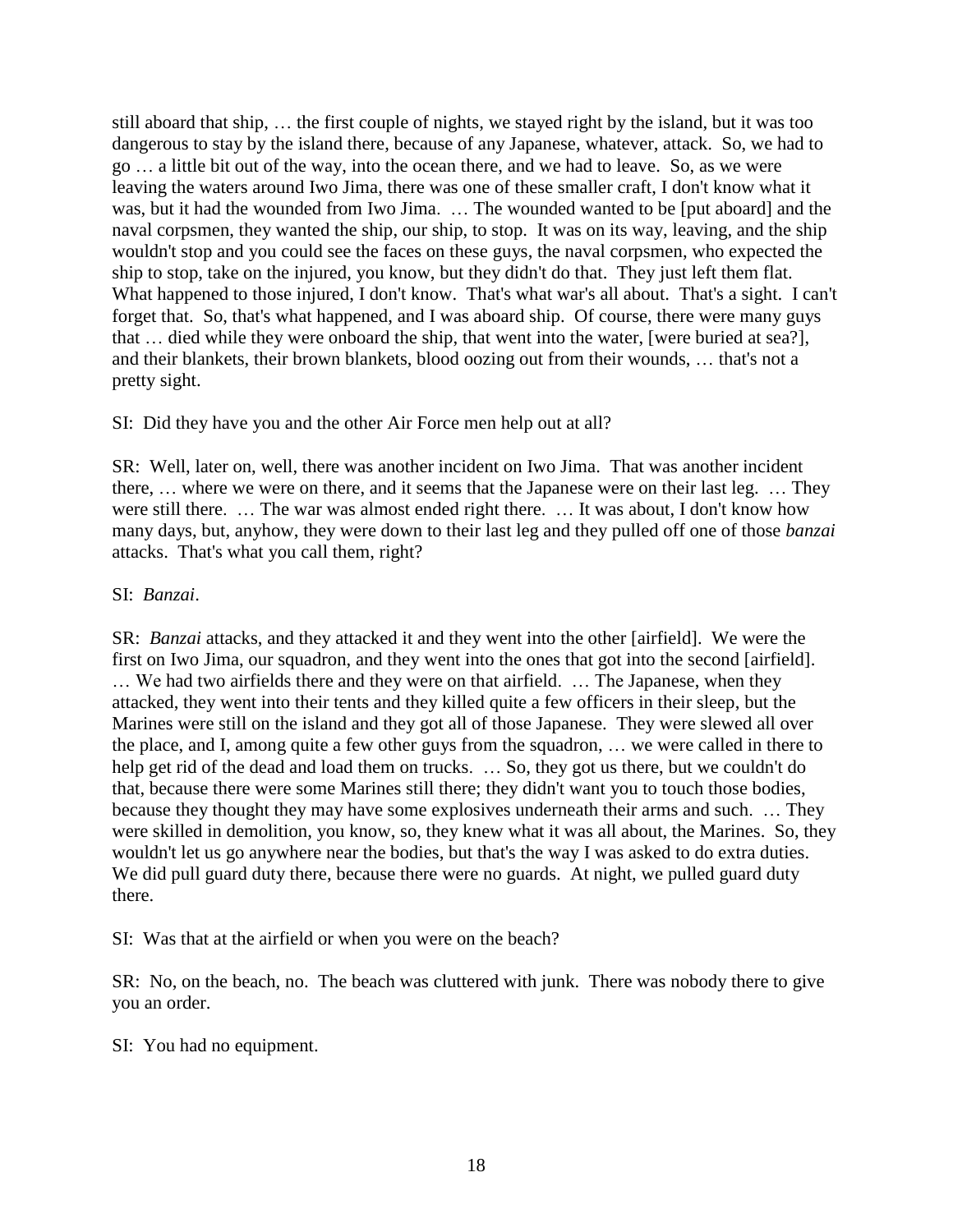SR: No. The only equipment we had is a gas mask and a rifle. That's all. We had nothing, and we only had one meal there, one K ration, and it was a few days before we got any food, because the Marines wouldn't give you any food. You didn't have any papers. So, we were alone on Iwo Jima, on the beach.

SI: How far had the front advanced? Were you close to the line?

SR: Well, it was very close. No, it was a small island, now. [The landing beach on] Iwo Jima is by Suribachi, where the mountain is. Suribachi, you must have heard of Suribachi. … They have the [top of the] island, then, it thins out a little bit, then, it spreads out like a pork chop, you see, and we were right at the beach where Suribachi is, where they landed. … So, that's what happened there.

SI: What did you do for those few days?

SR: Well, what did we do? I'd just sit around, trying to escape any snipers. I didn't see any, but I heard there were snipers there, and what could you do? We tried to go by the Navy quartermasters or Marine quartermaster, or whatever they were, see if we could get some food. They wouldn't give you any. They would be … unloading it from their small ships onto the dock, but they wouldn't give you any. So, we scrounged around for food. I tried to help one guy out. It seems that he had an episode aboard ship. See, going over to Iwo Jima, I always slept on top, on the deck itself. I never went into the hold. So, the guys who would assign you any duties, the Navy, they didn't know I was there. [laughter] So, this guy, one guy there, who was asleep in the hold, he got picked out and assigned … to go on a section of the ship somewhere. So, what happened [was], he was assigned and got on his post, but, while he was on his post, he fell asleep. Now, this was a Navy ship and we were Air Force. So, what happens? Well, he fell asleep, someone stole his rifle and he's left without a rifle, and the Marines caught him asleep without a rifle. So, they put him into the brig and he was there while we were on Iwo Jima, about to go ashore. So, what is the Navy going to do with this one Air Force guy who didn't have a rifle? Are they going to keep him? Well, where could they send him, in the brig? So, they let him loose, without a rifle, with us on Iwo Jima. So, he had no rifle on Iwo Jima. [laughter] … So, he happened to be a tent mate of mine … on Hawaii and he asked me, … they used to call me Rusty, he says, "Rusty, could you help me?" He says, "I want to see if I can find a rifle, you know, among those [areas] where they fought before." I said, "Okay." So, I went with him. It wasn't ... that much of a walk. It was very little. [As] a matter-of-fact, we had cannons, … American cannons, that shot over us. That's how close we were to the enemy. … I took a little walk with him and we looked around there, but everything is clean. If there's anything of any value there, somebody's going to take it. There's a lot of souvenir hunters among servicemen, you know. … So, we looked and there was nothing there and, before you know it, we heard machine gun fire. I said, "I'm getting out of here. Good-bye, buddy; forget about your gun." [laughter] He came along, too. …

SI: Among this group of unassigned Air Force men, did anybody take charge among you?

SR: No, there was no one there to take … charge, no.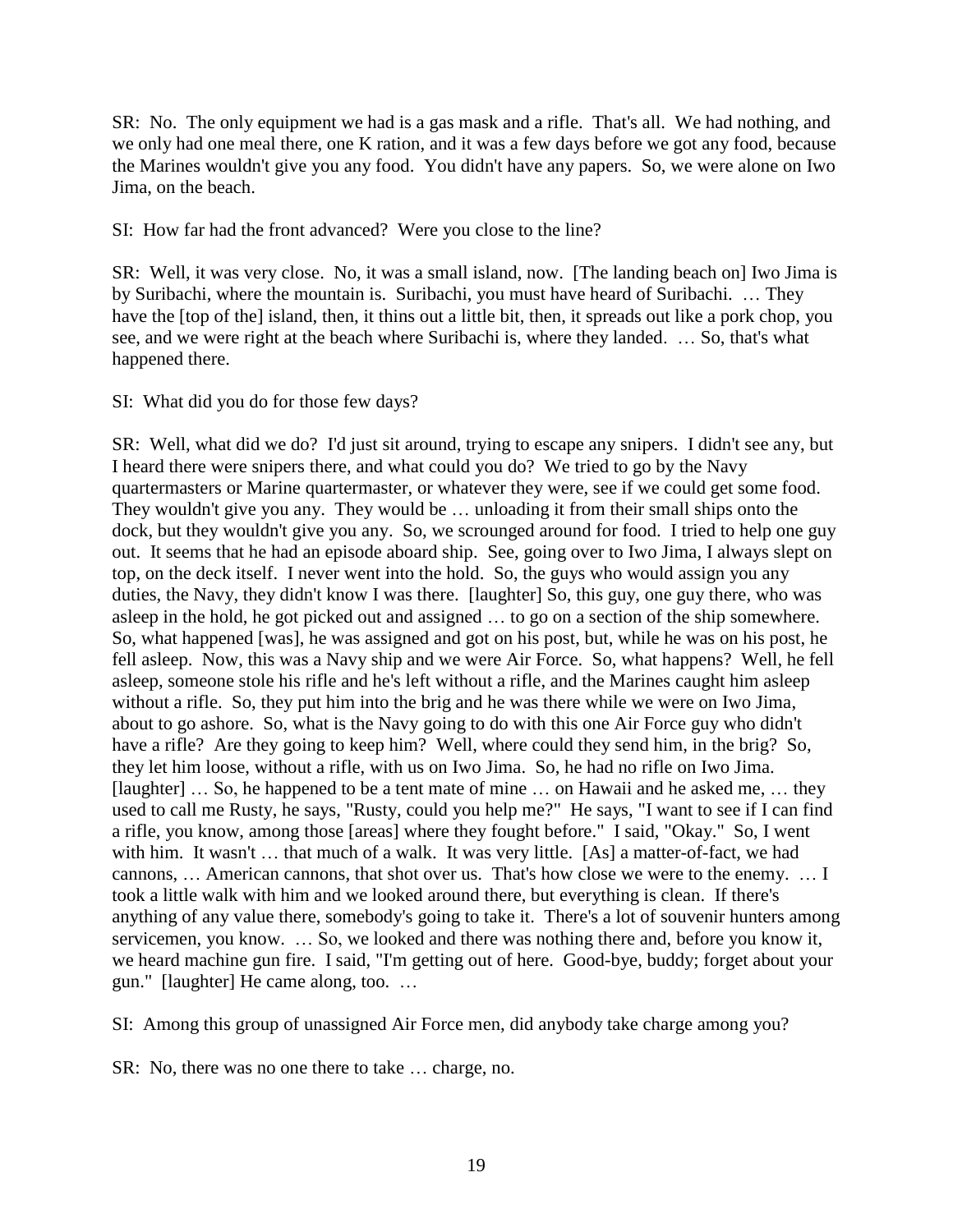SI: It was kind of every man for himself.

SR: More or less, every man for himself. That's all.

SI: How long did that last?

SR: … Then, my outfit came in. It lasted, … I would say, about four days or so, … but this was without water or anything, really, because there was no water on Iwo Jima. You had to barrel it in, you know. … Then, while I was sleeping in these foxholes, my outfit came in, but we still slept in foxholes, I mean, the rest of the squadron. For awhile, I got sick. I had a temperature [of] about 105, they told me, and I went into the field hospital, with the Marines, and that was a little experience there, you know, with all those Marines being sick, and a lot of them were fatigued, or they called it "shell shock" in World War I, and they were out of it, those guys. … I never knew what I had. I never knew, but they treated me, I think, with sulfa. I don't remember how long I was there or any part of it.

BF: Were the relationships stressed between the Marines and your small unit there?

SR: No. Marines were actually, no, … more combat wise than we were, but, … more or less, they took charge. They never bothered with us, we didn't bother with them, but they took charge. They knew what they were doing, these guys. [As] a matter-of-fact, the first night we slept in the foxholes, they came around in the middle of the night and said, "Hey, wake up, you guys. There's gas." You know, we put on our gas masks. I doubt there was any gas around, but they were very helpful and they [went] out of their way, as they proved, you know. … Nobody had to do that and tell us to wake up.

SI: Was there shelling where you were? Was there any danger of being hit by artillery shells?

SR: Well, let's see now; where I was, now, on that beach, it was all cluttered up with all sorts of debris, … war debris. There were shells, there were empty tanks, beat up tanks, there was everything that you could imagine, as far as warfare, but … they didn't shell us. We had air raids, but actual artillery shells, no. I think the Marines wiped them out, … by the beach, not saying up north a little bit, where there's still fighting going on, but [the] Marines wiped them out, as far as any big guns. … Yes, they wiped them out.

SI: However, there were air raids.

SR: Oh, yes. That's why we pulled out at night. The boats would go in a different part, get away from the shore, … so [that] we won't be sitting ducks and [to] get away from it, so [that] they couldn't spot us that easy.

SI: Were there air raids when you were on the beach?

SR: Yes, and there were air raids after. Now, those air raids, they didn't have that many planes, because we knocked out quite a bit of them and they didn't have a navy that you can talk about. … So, they had air raids, but there were not that many planes, and, actually, with all our guns on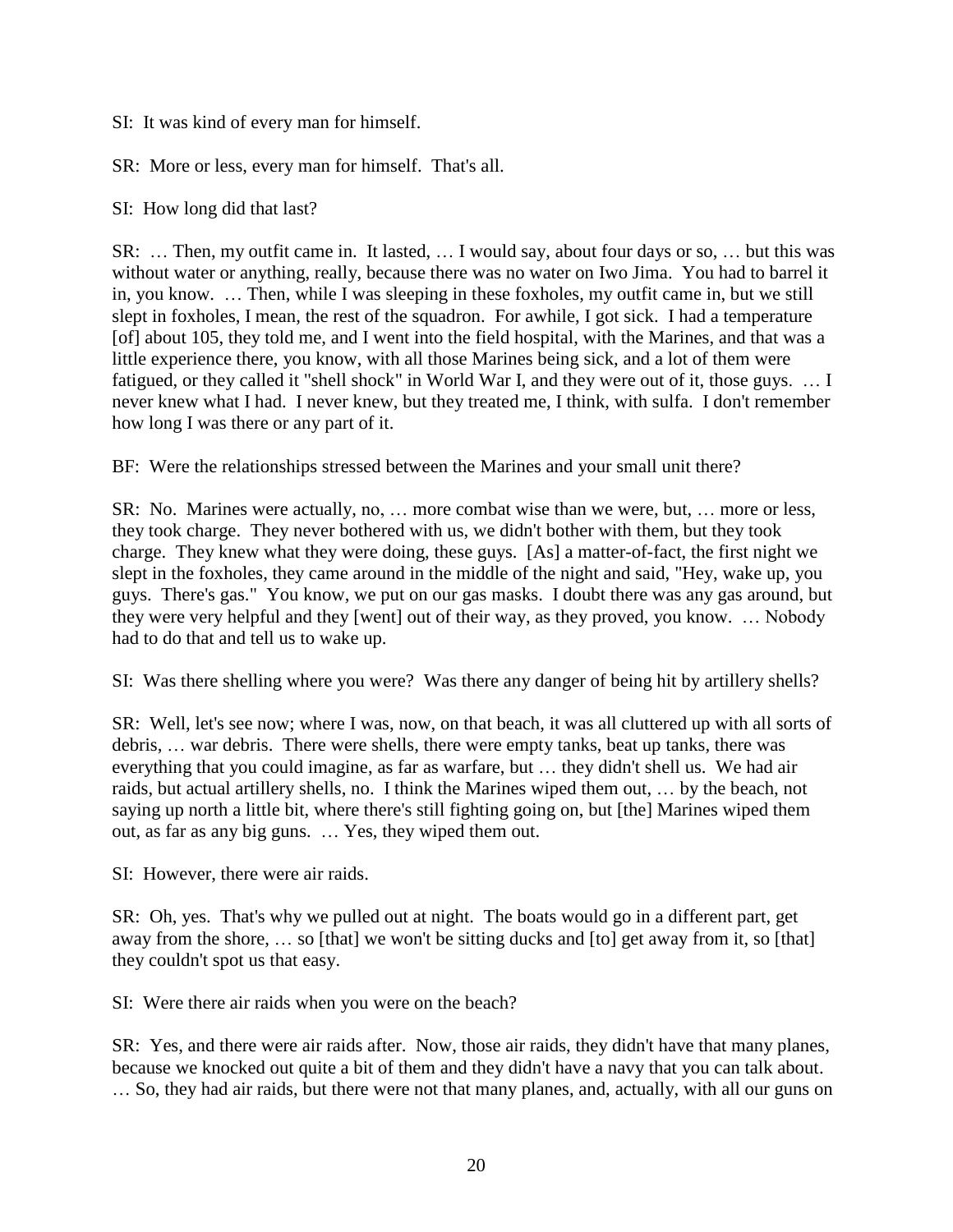that island, they would be shot down. You could see them being shot. As they're coming down, aflame, we were still shooting at them.

SI: Once your unit came ashore, were you able to resume your normal duties?

SR: No. … [When] I was on the beach, you couldn't do anything. We didn't have anything. We didn't even have an outfit.

SI: I meant after the rest of your unit came in.

SR: Oh, after that, after I came out of the hospital, they were set up in tents and, there, … I could assume my regular duties, and everybody else.

SI: Okay. You went into the hospital before the rest of your unit came ashore.

SR: As they came, yes.

SI: You are not really sure how long you were in the hospital for.

SR: No, I was out. I don't know how I was treated or anything, who came to visit me, or, if anybody did, I don't know.

SI: However, you remained on the island. They never took you off the island for treatment.

SR: No. I was just on the island. I was in the field hospital, … where all the wounded were, where all the Marines were. I think I was the only Air Force guy there. [laughter]

SI: What was it like to now take over this Japanese field and try to do your duties under these combat conditions?

SR: What was it like? Well, I don't know; we resumed our jobs as we did. I don't know. All you know is, the pilots, some pilots, didn't come back, and a lot of pilots didn't, for many reasons, weather, the plane itself and getting shot out of the air. I don't know. I'll tell you what, if you read … one of my articles, it'll explain it much better than I can tell you, you know. … Actually, you do get close to some of these pilots and, then, you expect them not to be there anymore. I had that type of a feeling and there's a lot of pilots that went down. The "Old Guard," they were shot down. Most of the Old Guard was shot down. New pilots, they didn't know what they were up against and they fought on and they were shot down, too. The losses were very great, very great. You know, I've got to tell [you], see, between Iwo Jima and Japan, we used to bomb Japan, make sorties into Japan itself, Tokyo, … other places in [Japan]. I forgot the towns in Japan where they would make a run, between Iwo Jima and Japan itself. Tokyo was seven hundred miles and they had to fight over there, and then, come back seven hundred miles. That was quite a trip for these guys and it lasted a few hours. It wasn't one hour, two hours or three hours. Sometimes as long as four or five hours, they'll be gone, and these guys did it and they knew what the odds were going to be. … I never heard anybody kick about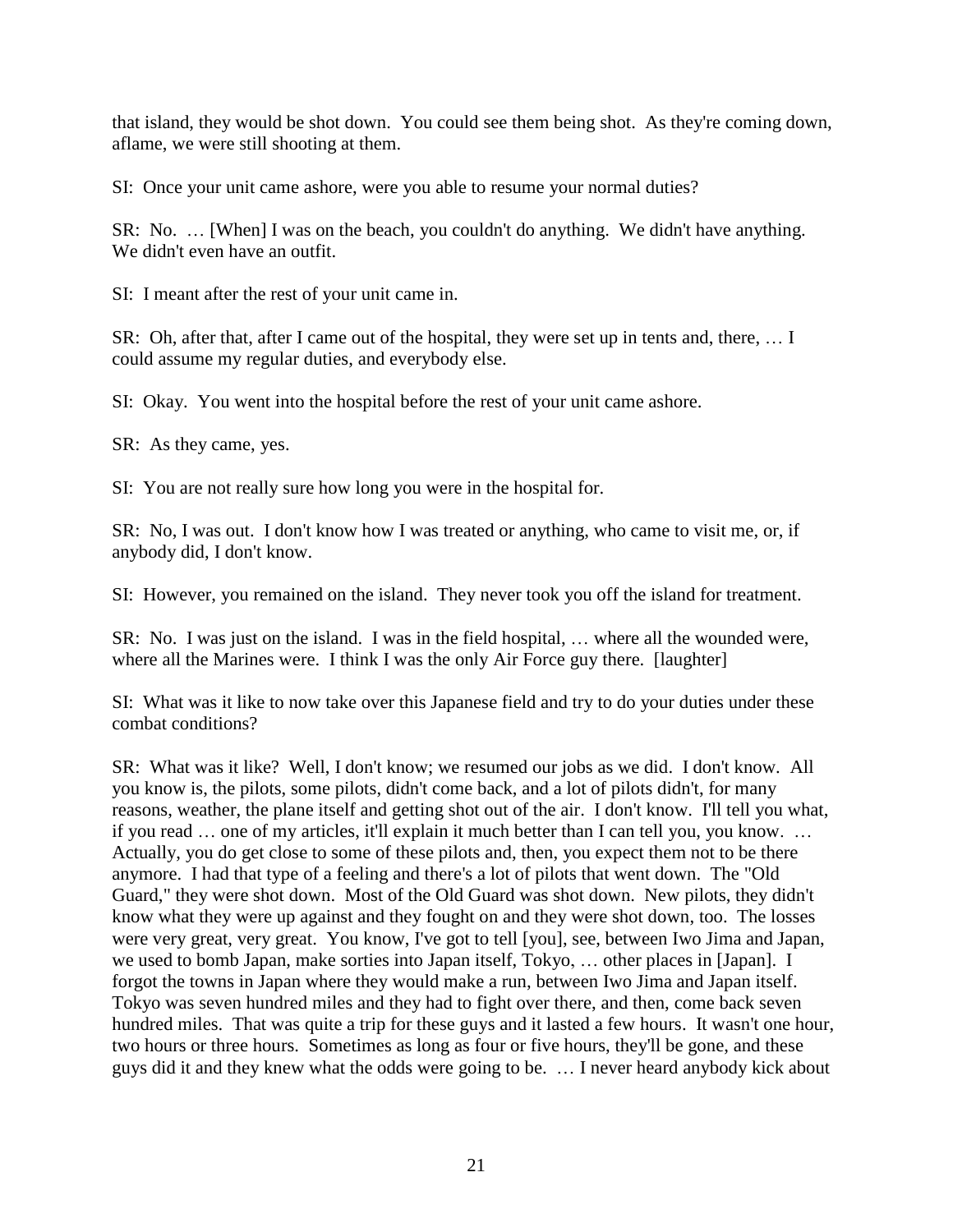it or anything. They just did it, period. If they felt anything, maybe they'd tell their roommate, but they didn't tell us, the enlisted men.

SI: Were they going out on bombing missions or were they escorting bombers?

SR: Well, we did both. We escorted B-29s, and … plenty of [B]-29s were doing a good job. They found out that they didn't need the escort as bad as they did at the very beginning. So, we would go out on our own raids and just shoot up whatever. If we saw any boats on the way, ships, attack them. If there were any factories, railroad cars, or any planes on the ground, zoom. Yes, I'll show you something there, … our record. Because of Pearl Harbor, we were there first, we were the first on Iwo Jima, as I explained, the only guys, … we led other squadrons into Iwo Jima. … The brass gave us that assignment, you know, because we're the 47th Fighter Squadron. What's your question?

SI: I was going to ask if there were any supply problems, like if you were not able to get the radios that you needed.

SR: No, none of that. The equipment was there. There was none of that there. We had everything we wanted.

SI: Were there any threats to your airfield once you were in there? Were there any Japanese attacks or shelling?

SR: Well, we had air raids. … That was at the beginning, but, after awhile, they settled down. There were no Japanese. You may find some stragglers, Japanese, nearby, right by the airfield, or in the airfield, above the airfield. They were there, hidden in caves, you know, and then, they were there [on the airfield], probably wanted to come out to get some food or water or something. They had to live on something, and that's the only time you'd get these guys, but they were shot off right off the bat.

SI: You said you had to stand guard duty at the airfield.

SR: Oh, yes, well, we did. When we got to Iwo Jima, our planes came in and we didn't have any guards assigned at night, so, they got us guys [to stand guard]. I was a sergeant, but even a sergeant had to stand guard, … because who else would there be? There were no other people around. Later on, of course, we got some regular Army guys to do it. That was their job in the Army, their assignment.

SI: What was it like, in general, being in these places, standing guard at the airfield or being on the beach? Was it frightening? Did you just deal with it?

SR: [laughter] Well, you knew you had to be on Iwo Jima and you knew the answer to that question, because they had caves all over the place. If you saw something standing there and you thought that may be a Jap there, there was a Jap there. That's how it was. So, naturally, we would be afraid. One night, we were there and it was raining like hell. We were guarding these P-51s and it was raining. It was a storm and we're underneath the wing and we've got special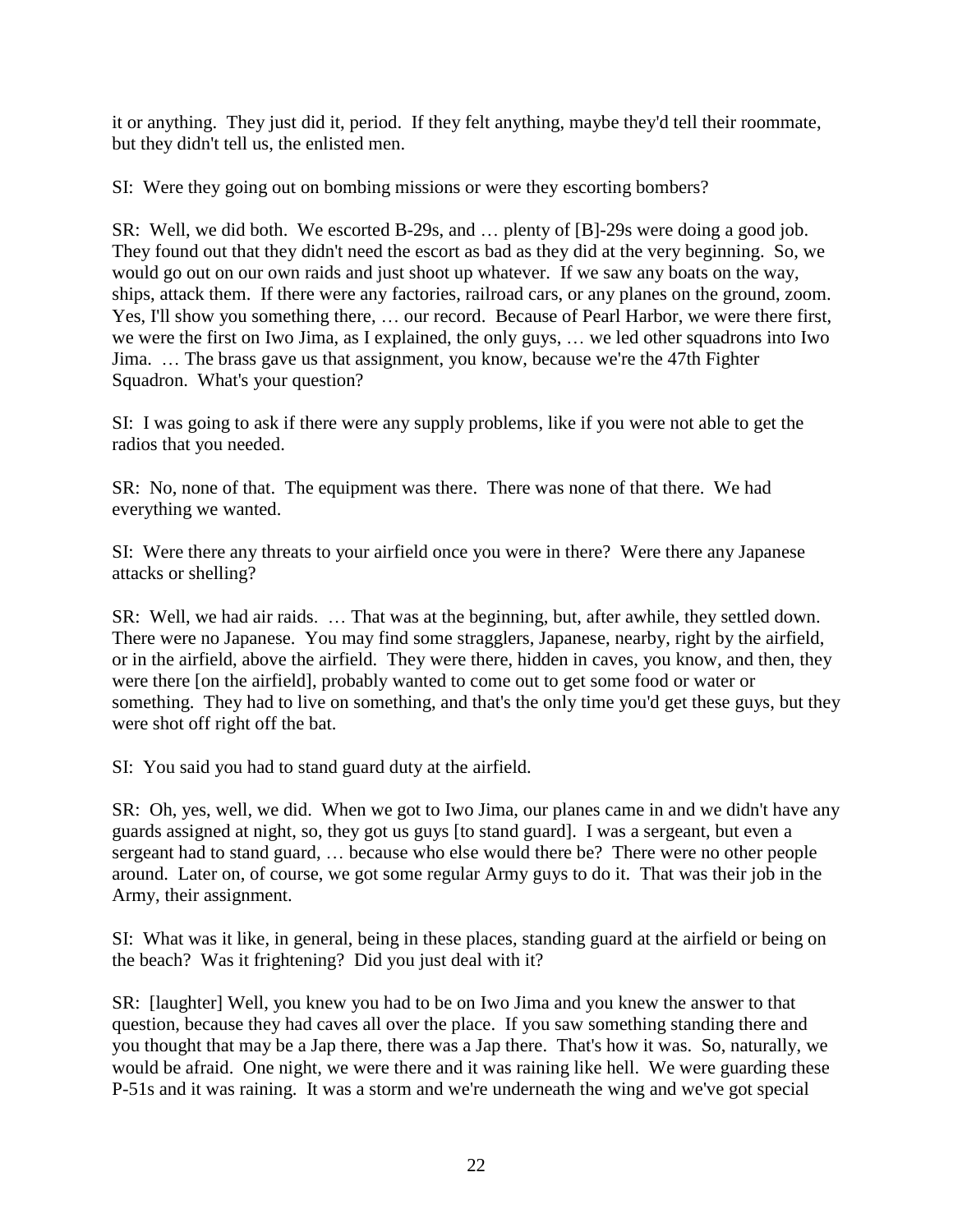equipment, to keep warm and dry, that didn't work. We were soaking, soaking, soaking, and, before you know it, somebody said, "Well, heck," and they were shooting mortars at us. So, these people; like, there was a freighter [that] had washed ashore nearby, and you knew there was going to be Japs on there, and there were. Later on, they discovered [them]. Suribachi, they said it was secure; they put the flag up there. It was secure. There was [still] Japs living in these caves. I visited one of these caves after the war and it's made of solid rock. So, these guys were, what should I say? embedded in there, in their rock caves. [laughter] So, they were all over the joint, you know.

SI: What happened the night they were shooting mortars at you, when it was raining?

SR: Well, what happened, it was raining and they were all duds. [laughter]

SI: Okay, all the mortars were duds.

SR: Yes. [laughter] …

SI: That still must have been very frightening.

SR: Well, yes, of course it was, just the fact that you were there, at night. It was dark and lonely, no lights, and you knew they were there, somehow, and they were.

SI: When you were standing guard duty, would a lot of guys just start firing into the darkness?

SR: Well, these guys, none among ourselves, but there was when the regular Army guys came and they guarded the ships, and I heard of where they would hear something, and then, they would shoot, and, actually, they would shoot at one another. That, I heard, but I don't think it happened that often, though, but it did happen.

SI: What were the living conditions like at the field, once you got up and running at the airfield? Were you able to get a decent night's sleep? Were you able to get food and clean yourself, that sort of thing?

SR: Well, yes, okay, as far as keeping, you know, a cleansing program, it was normal. It wasn't that bad.

SI: I would imagine that the pace of the work must have been a lot different from Hawaii, where things were pretty set. Was it more like a twenty-four-hour job?

SR: … Well, you mentioned twenty-four hours; you lose some sleep during the night, because, some nights, you didn't get any sleep at all, because, if it wasn't a bombing raid, it would be some kind of a rumor, I'd say, that something was going on, but, then, again, there would be fierce storms out there. This is out in the Pacific and there'd be typhoons. [As] a matter-of-fact, a lot of people were afraid of [the] typhoon itself. I wouldn't go into that, but, yes, they thought even the whole island would sink. …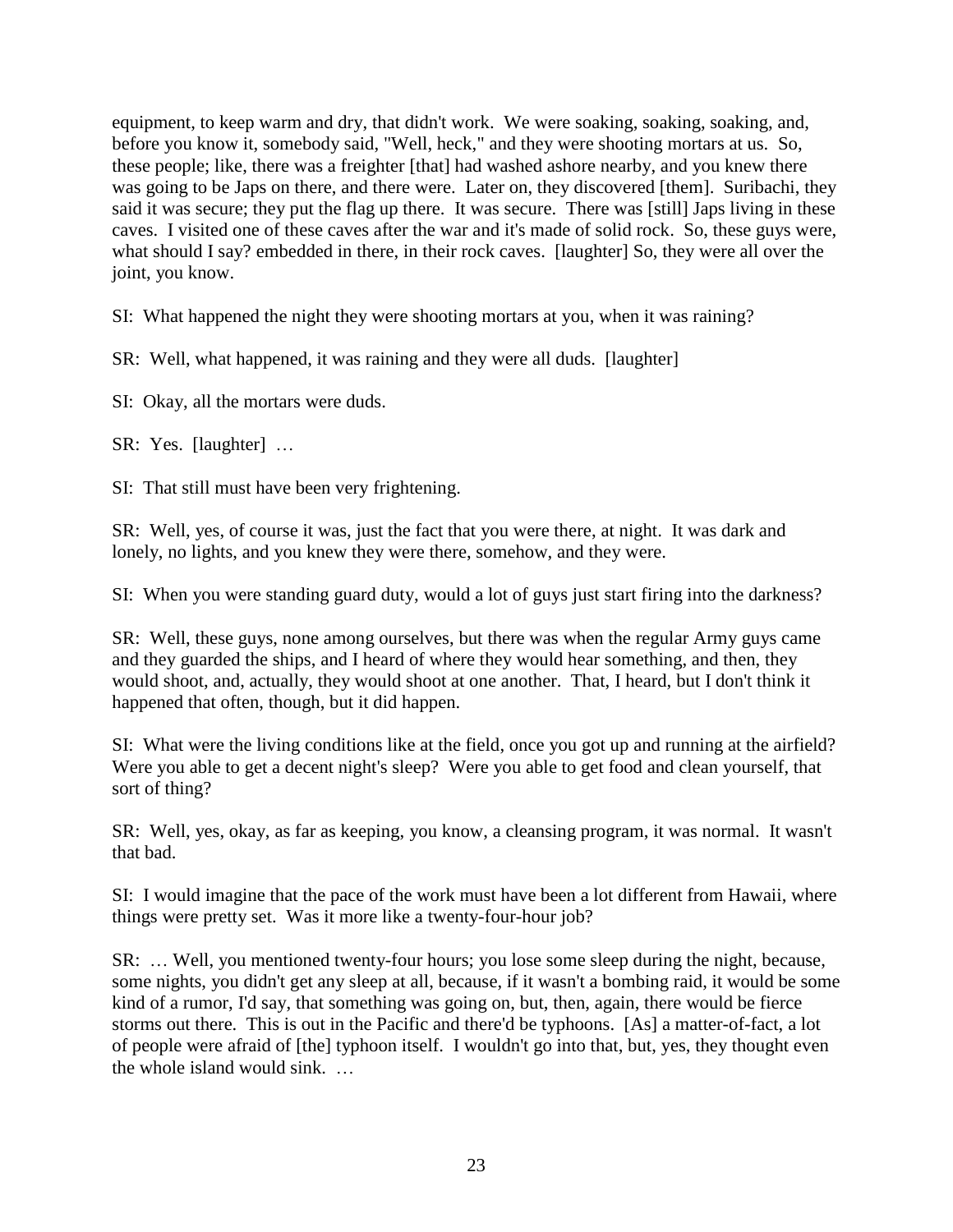SI: Many people we have interviewed have talked about the typhoons and other storms in the Pacific. They had a tremendous impact and could even destroy entire bases.

SR: Well, I don't know. It didn't bother me that much, but other guys, it did bother. I'll tell you the truth, where even the barges out [there] just offshore [would] get wrecked.

SI: Did they ever have to send the planes to another base to protect them from the weather?

SR: No. The only thing that we [did was], we'd tie them down. What other base could they go [to], Chichi Jima? [laughter] Chichi Jima was a milk run. The island was not that far away from Iwo Jima. It was between Iwo Jima and Japan, and Chichi Jima was a tough island, … not that we attacked it or wanted to attack it, but, there, the Japanese were barbaric. They used to eat human livers. ... That's what I heard. [laughter] ...

BF: Did any other Air Force units set up on Iwo Jima after you guys had all settled in?

SR: Well, there was where you had those other squadrons. We were not the only squadron. Later on, we had other squadrons come in, where they decided to live in tents right away and there's where the Japanese got them, in their beds. We were in foxholes, still in foxholes.

SI: At your airfield, were there only P-51s or were there other aircraft?

SR: Well, we had so many B-29s come in. B-29s were stationed in the Marianas. There were three islands there, Tinian, Saipan and Guam, Guam being the furthest one down. So, a lot of B-29s [flew from there] and one of the reasons why they invaded Iwo Jima was that it was a shorter distance for bombing planes to get back, if they were wounded, to land at Iwo Jima, rather than Saipan or Tinian or Guam. So, a lot of planes were shot up. A B-29 is a Superfortress, the big ones, and we had so many planes come in wounded there. [As] a matter-of-fact, they estimated, after all I found out, that about thirty-six thousand guys were saved because of Iwo Jima being there, that the planes were able to land there … and wounded to be taken [out]. [Editor's Note: Iwo Jima's airfields facilitated emergency landings by roughly 2,400 B-29 bombers, manned by approximately 27,000 crewmen, before the war's end.] Some planes, even though they … had to land there, there was no room on that island. We had to chase them away. The guy would say, I would hear it on the radio, … "We have to land. We have no more gas left. We can't make it to Tinian." He [the tower] said, "Try it." … War is tough, let me tell you that, you know.

SI: Did you ever have to help the B-29s, do anything with their radios?

SR: No. They were their own crew and everything else. You know, there was no intermingling anywhere. You had your assignment and that was it.

SI: This is going back a little bit, but did you see the flag raising at Suribachi?

SR: Well, I was aboard ship. Now, the flag was raised on a Friday. We were still on[board], because I landed about six days later, [after D-Day]. So, the flag was raised five days after they landed. They landed on a Monday, because this was a Monday, February 19th was a Monday,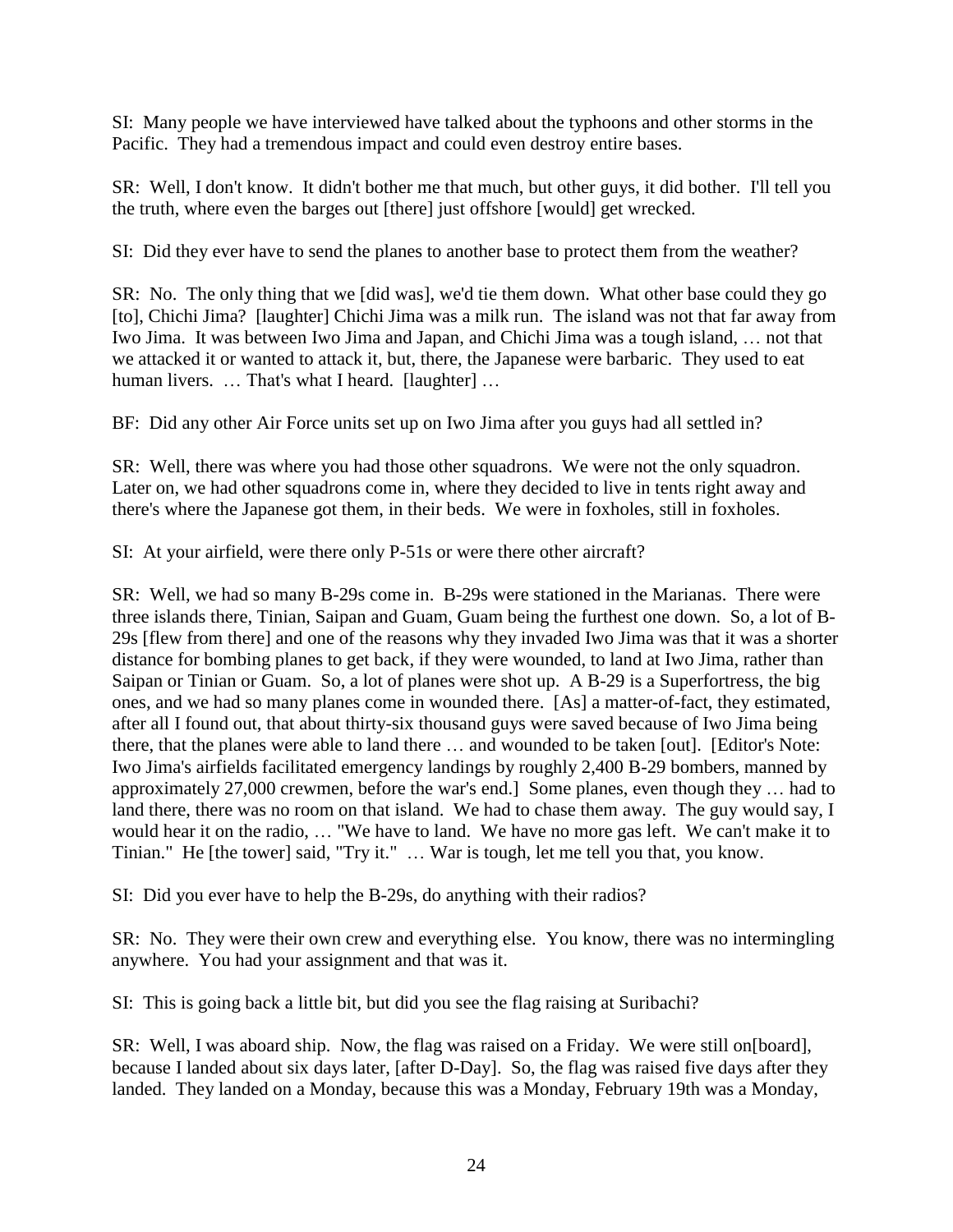and, on the 23rd, the flag was raised. I don't know why I remember these things. … I was aboard ship, still aboard ship, … and then, the announcement [came] on the ship's PA system, right, they announced it, "The flag now … rises on Hot Rocks." See, they didn't call it Suribachi, they called it "Hot Rocks," [the Allied codename for the mountain]. … You looked and, of course, you could see Suribachi, we were right offshore, and there was the flag, but they had a smaller flag first, and then, they took it down, and then, when the picture was taken, they had the bigger flag, yes.

SI: Did your unit's mission change at all after the battle ended?

SR: Well, it never ended. We were still bombing Japan. … We were still going and going and going. We were there for that purpose, escorting the B-29s and going into Japan. The Marines were a separate battle they settled there. Whatever they had to do, they did it. But, we were still there. The Marines went back wherever they went to, and we were still there. We stayed there until the end of the war. … [As] a matter-of-fact, we were still up in the air, when they came back from a mission, … and the war was over, while they were up in the air. So, actually, the 47th was there first and last; some distinction, isn't it?

SI: Yes. I guess what I meant was, after the Marines wiped out the Japanese on the island, did that allow you to do more?

SR: No, it didn't affect anything at all that I did. … We didn't take [on] any of their responsibilities, and that was it. They were a separate unit and that was it.

SI: Did you still have to worry about snipers?

SR: Well, you had to worry about whether there were still Japs on the island. [As] a matter-offact, after the war itself, when I was on Saipan, on our way getting back home, and do you know there were still Japs still living somewhere in Saipan? … The battle ended up there a few years before.

SI: Yes, there were holdouts for decades afterwards.

SR: Not decades, it wasn't decades there, months later, a year later, you know.

SI: You continued your duties up until V-J Day.

SR: Yes. … Well, here, I'll tell you [about] V-J Day. Now, I was there how many years? While I was at Atlantic City, I visited home, so, I wasn't home for over two-and-a-half years. ... The war was ended; do you know, not only me, but a few other guys, as the war ended, I never serviced another radio or plane, I didn't go on, near, the field? I wouldn't. I just couldn't do it. I didn't want to and I didn't. Nobody bothered me. Whether they knew I was there or not, I don't know, [laughter] but we would rather do some other duty than go back on the field. ... I would do KP, help a guy slice up chickens, to do something, but not on the field.

SI: Why was that? You just did not want to.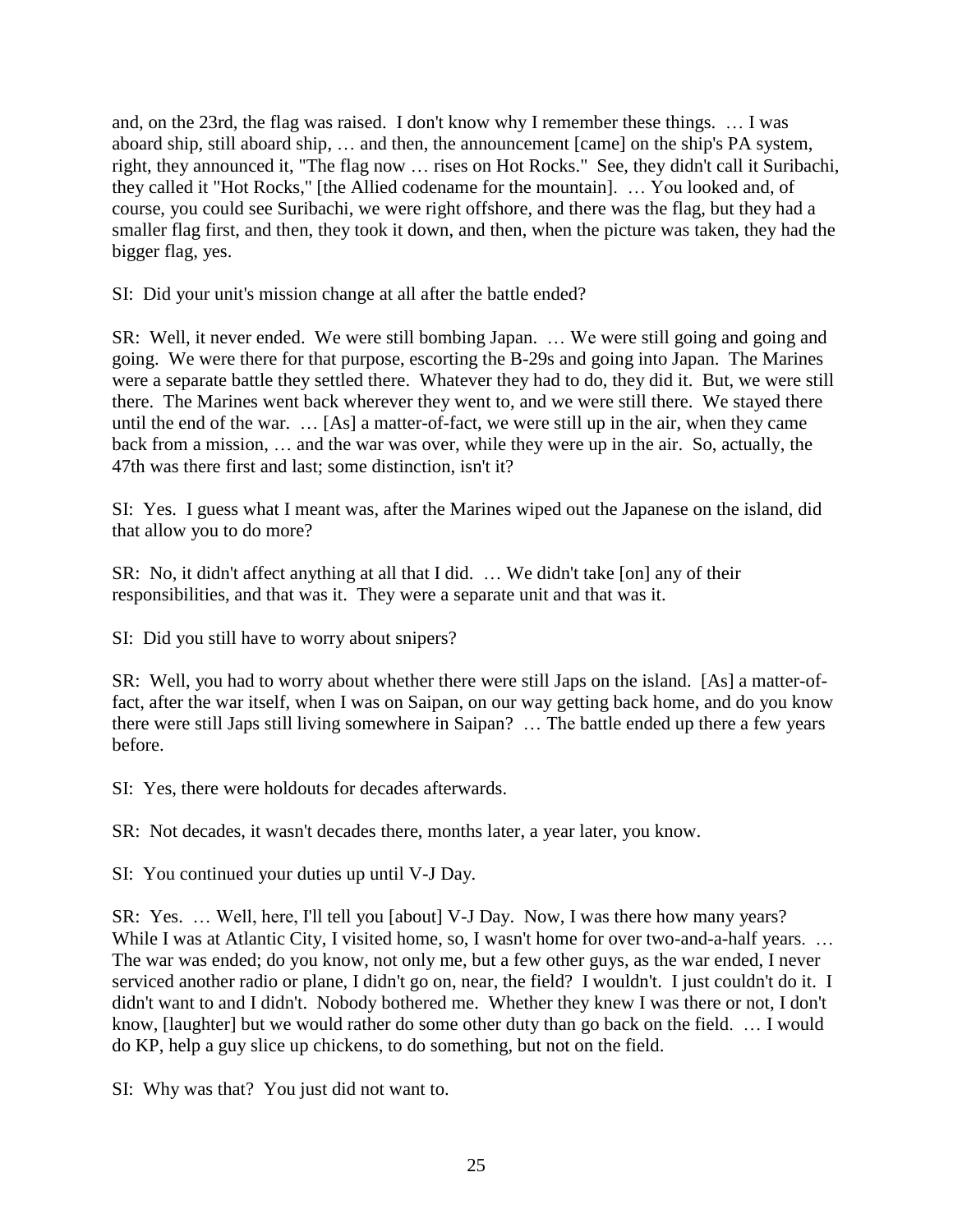SR: That's it. I felt as if I did it. What for? The war is over.

SI: Were people still doing it, though, other people?

SR: I don't know, … but I know there were some guys, quite a few guys, with me, that just didn't go back on the field.

SI: Were you eager to go back home at that point?

SR: Of course, yes. You get it over and done with. That's why we were willing to leave Hawaii, get it over and done with.

SI: Do you remember the day that you found out the war had ended?

SR: I was there.

SI: Was there any celebration?

SR: Well, the only celebration I was at, we had our little mess hall there, … I drank more coffee and had some cake. [laughter] There was no one to celebrate with.

SI: How quickly did they get you off of Iwo Jima and send you back to the States?

SR: Well, it ended up in August; at the end of October, I was on my way home. [As] a matterof-fact, I could have gone home before that, if I was willing to go back to Iwo Jima, but I never took that option. I was going to stay there. … How could I enjoy myself and go back to Iwo Jima? How could anybody do it?

SI: You were at Saipan during that time.

SR: No. Saipan, I was, yes, on our way back home. That was a staging area. From Iwo Jima, we got on a Navy cruiser and, from there, they dropped us off at Saipan. We were there for about, maybe, three or four weeks, to get a ride home. So, we just waited on Saipan, nothing to do, just [wait] on Saipan, maybe go swimming. That's all.

SI: I do not quite understand. You said you could have gotten home earlier if you had gone back to Iwo Jima.

SR: Yes. I was due for a furlough, you know, if I was willing to come back to Iwo Jima, while the war was going on, but … I didn't want to go back to Iwo Jima. I just wanted to get it over and done with. I couldn't enjoy myself if I went home and I had to go back to Iwo Jima.

SI: Okay. During the war, you could have left Iwo Jima, gone home, and then, come back to Iwo Jima.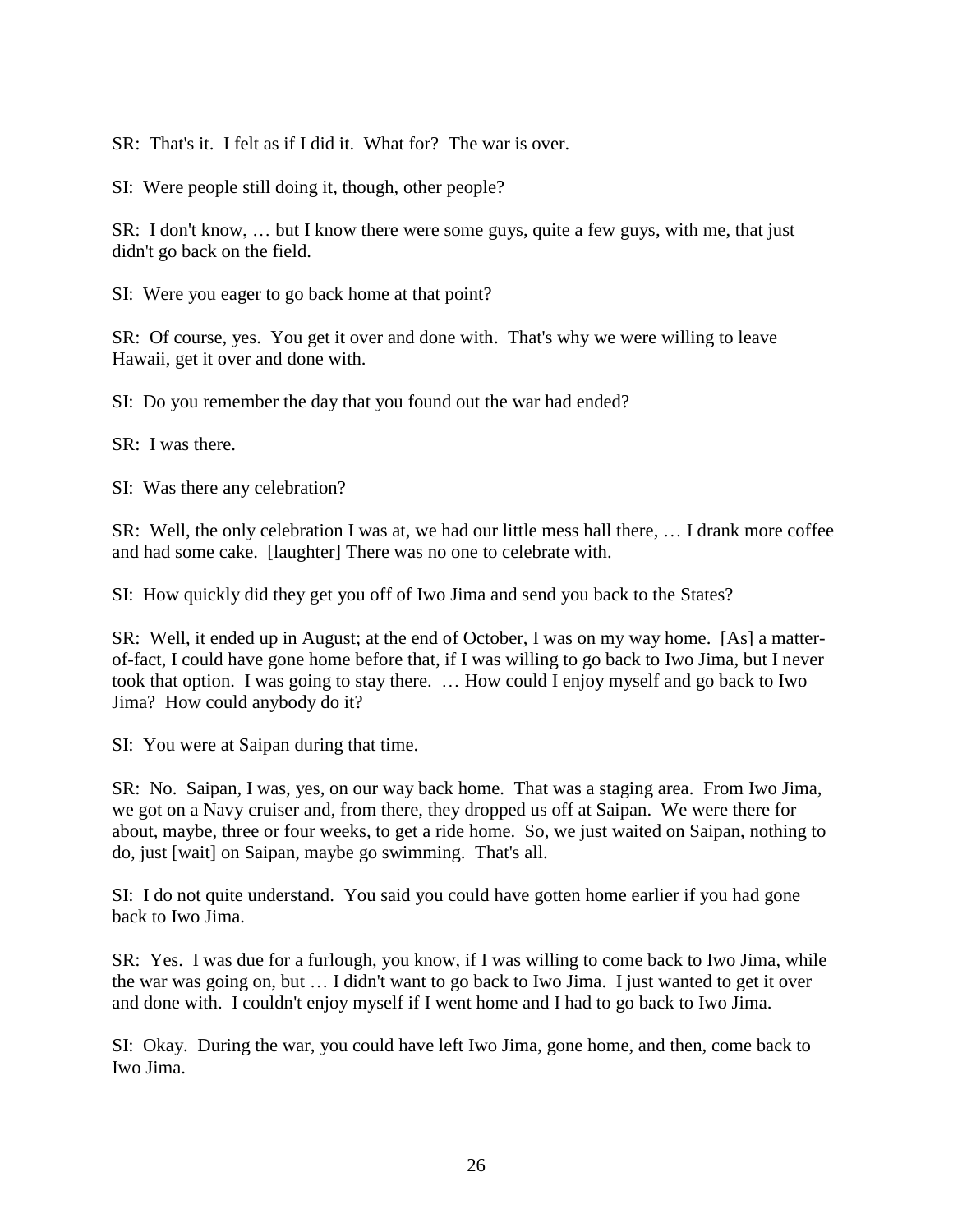SR: Yes; no, that was not an option I was willing to take.

SI: Then, you left Saipan. You were at Saipan for a few weeks. Did you then come directly home or did you go back to Hawaii?

SR: No, we skipped Hawaii. We went into … Long Beach, Santa Ana. We stayed there about a few days, and then, we got transportation, by rail, into Camp Dix. At Camp Dix, I was discharged from there, stayed a few days and that was it.

SI: Did you ever give any consideration to staying in the Air Force or did you just want to get out?

SR: No thoughts. That was it. I'll show you those papers, whenever you're ready.

SI: Sure. Was it difficult to readjust to civilian life?

SR: No. I had no qualms about anything. I just was there. … I think it was part of the structure; I go back and it was all right. … I didn't go back to my old boss right away and enjoyed free life for about a couple of months. Then, I went back to work.

SI: Did you use the 52/20 Club, [unemployment insurance (twenty dollars a week for up to a year) provided to former servicemen under the GI Bill]?

SR: No. I didn't take advantage of that. I should have, but I didn't take advantage of it. I had money. My father saved me some money while I was gone and that was it.

BF: Did you go back and live in New York?

SR: Well, no, I went back to Astoria, … back to where my sister was.

BF: How did you end up in New Jersey?

SR: Well, it's a long story. … Now, I was working for this cosmetic place, after I had some problem with the jewelry boss and I left him and I got a job, after awhile, not that easy. I had two kids and a wife. My other wife passed away. … What happened was that I got this job, through the *New York Times*, answered an ad, I got this job. I started out, I was making, for that time, a hundred bucks a week, it was pretty good money, … but I wasn't going to get that unless I followed the same trade I was in, and that was up in New England somewhere. I didn't want to go there. So, I had to take a lesser job, a job I knew I could do. … So, I took a job with this cosmetic place, in a production department. … So, I worked there and I was making progress, slowly and surely. I wasn't a college graduate, so, I didn't have the easiest time in the world. So, the offices were in Brooklyn then, the plant and offices, I worked in the office, and the offices moved into New York, on 42nd Street, not far from where I was born. … That was great, but, then, again, the plant got bigger, the offices got bigger and they moved to a plant out in New Jersey, Jersey City. So, it was a hassle, going back and forth from Astoria, I lived in Astoria, to Jersey City. In the mornings, if I left early, it was nothing, … but, in the evenings, again, I don't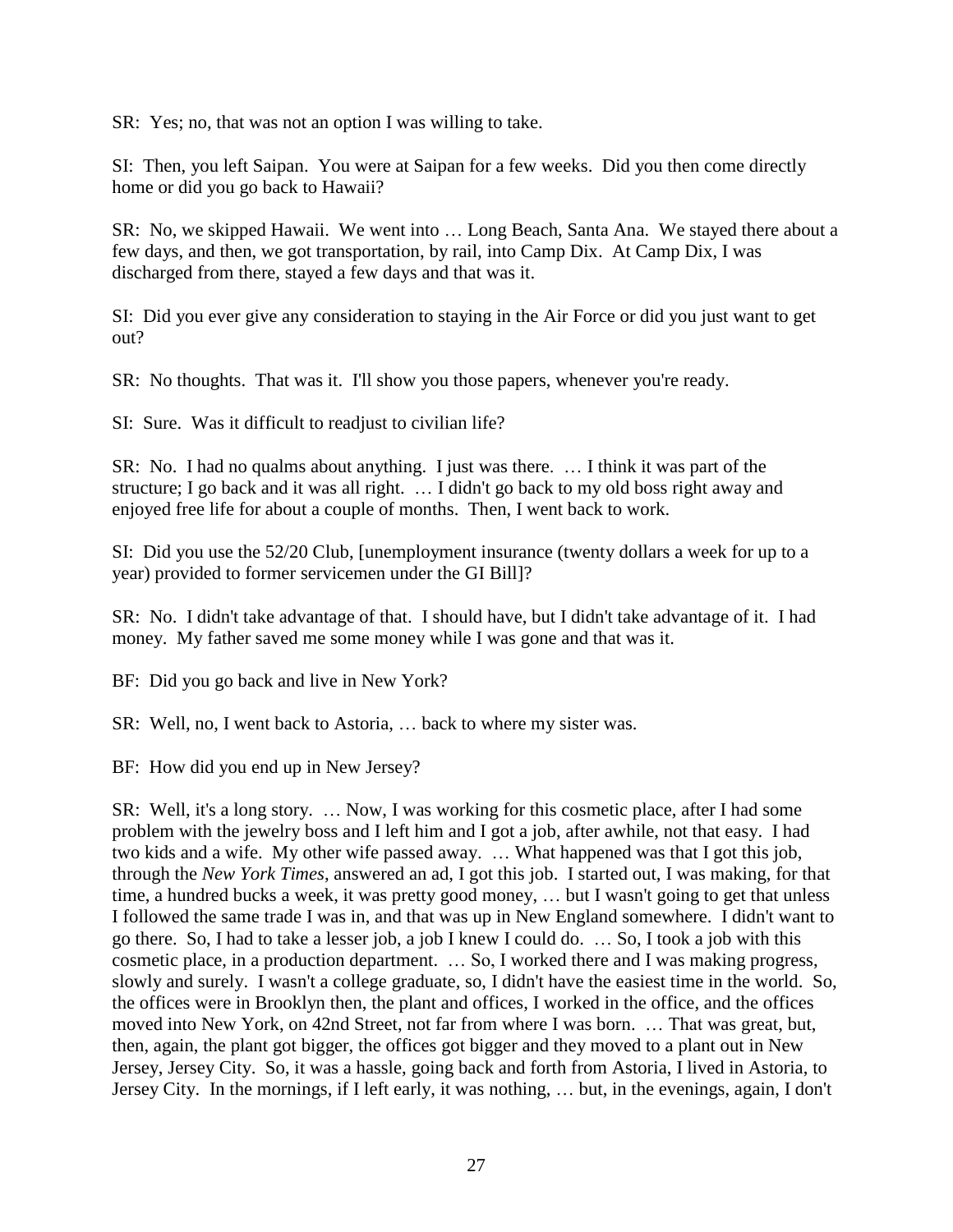care what time you left, if you left at five, six, or seven, traffic will just eat you up, and that's what was happening to me. I would try this route, that route, this bridge, that bridge, the Brooklyn Bridge, Williamsburg Bridge, you name it, this tunnel; it's always the same. I would get home and I'd have headaches like nobody's business. If I would leave at five o'clock, I wouldn't get home before seven. I don't care what it was. It was a two-hour trip anyway you went. So, I moved out to Jersey that way, to Jersey City. ... I moved out to Jersey, I moved out to … East Brunswick. Why did I move there? Because of you guys, Rutgers; I had two boys that were ready to go to college. Where did they go?

SI: Rutgers.

SR: And they're doing good today. It's a good school; I want to tell you that.

SI: Was that in the 1950s when you moved to New Jersey?

SR: No. It was 1962.

SI: How long did you work for the jeweler before you made the switch to the cosmetic company?

SR: Well, I would say I was there … about six or seven years, or something like that.

SI: Had you met your first wife before the war or after the war?

SR: Before.

SI: However, you got married after the war.

SR: Yes.

SI: Do you have any other children, besides the two boys?

SR: That's it.

BF: After the war, did you keep in touch with any of the people that you served with?

SR: I did for awhile. That peters out, though, you know. I did send a Christmas card here and there, but you do it for a few years, but, before you know it, all gone.

SI: Do you think the war affected you in terms of making you who you are today?

SR: I don't think it made much of a change on me itself, no, … not at all.

SI: You said you did not take advantage of the GI Bill. Did you use any part of it?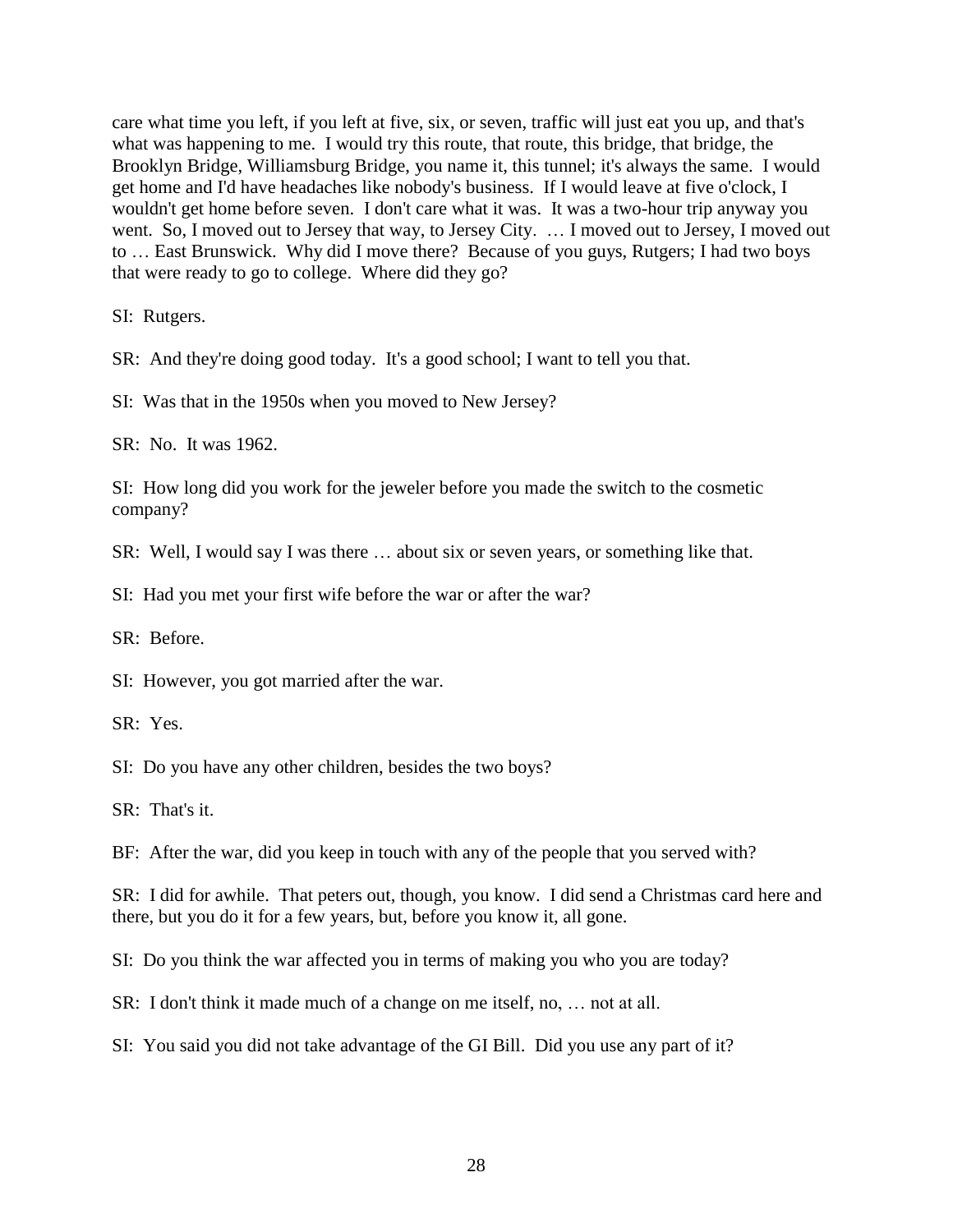SR: The only part is the houses, when I buy a house, but I didn't take any advantage [of the other parts], … which I should have, but I didn't.

BF: You said earlier that the movies were a lot different than what was actually happening when the men were going onto Iwo Jima. They were not smoking and laughing and all that.

SR: Yes.

BF: Nowadays, if you have seen any movies recently, do they depict it better than what they did in the past, or is it still mistaken?

SR: That's a good question. You know, the movies itself, they want to make a movie to make a movie, like, for instance, talking about Pearl Harbor, you ever see that *Pearl Harbor* [(2001)] picture, where these pilots take off, they're supposed to be our [47th Fighter Squadron] pilots. But, they take off from a field where there's hangars. We didn't have any hangars at Haleiwa. They didn't take off from the big field, where they had the hangars; they took off from Haleiwa. … So, their plot is to suit them, to make a picture and make money. … The two guys, you saw them before, that night before, hanging around with enlisted men. They were officers, right? When did you ever see officers and enlisted men hanging around together? Where?

SI: Was there a lot of discipline and protocol in the Air Force? For example, did you always have to salute your officers and call them sir?

SR: Yes. Well, of course, you always called them sir. You never called them John, Jack or whatever. "How was your radio, sir?" "Was your radio okay, sir?" [laughter]

SI: In general, was the Air Force maybe more relaxed than the Marine Corps or the Navy?

SR: Oh, I think it was, yes. I think it was. I was in Chicago there and we didn't pull any duties whatsoever and it was more relaxed. ... On the weekends, you had a weekend pass, more or less, and so, you know, that was more relaxed.

SI: What did you think of all the different places that you saw in the service, whether it was the South or Hawaii or Iwo Jima?

SR: Well, I learned a lot. … No, I've been to places where I never would have been. I saw a lot. Now, Hawaii, as I said, was beautiful. Iwo Jima, … I couldn't stand it. Saipan was nice. I was on Saipan. I was out in 'Frisco. Santa Ana was beautiful. The weather there, you couldn't beat that weather, and Atlantic City. [laughter] Chicago was, "Hey, you're in the service, you're in Chicago, in a hotel, that had elevators going up and down?"

SI: Did they have a lot of stuff for servicemen to do, like USO clubs and shows?

SR: Oh, in Chicago, they did, yes. Chicago, they had a USO right next-door, in another hotel.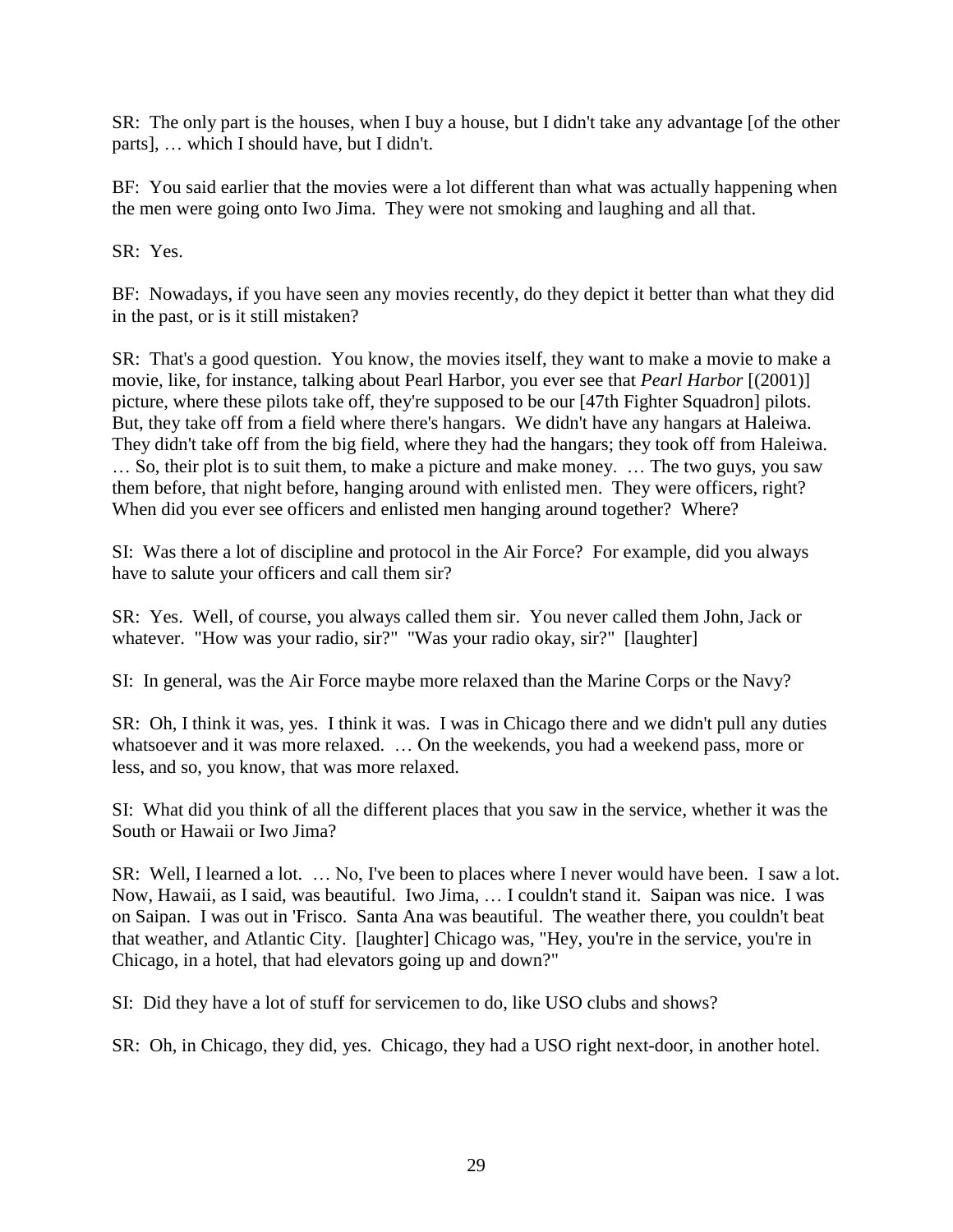SI: Did you ever have the opportunity to see any of the big USO shows, like Bob Hope or any of those?

SR: I saw Bob Hope and his crew in Hawaii. I saw Gene Autry, … Benny Goodman. … Who else did I see in shows? Quite a few guys, lesser people, a lot of people that were not as big of stars as those guys were, you know, but I've seen them, yes.

SI: Do you remember the day that Franklin Roosevelt died and what the reaction was like?

SR: Yes. … My reaction? … "Who knew Truman? Who was this Truman?" You know, that's the reaction I got. "Who knows Truman?" but he turned out to be pretty good, didn't he? …

SI: You came out to New Jersey with the cosmetics company. Did you stay with them for the rest of your career?

SR: I was with them maybe thirty years. I'm going to say thirty years.

SI: Did you work anywhere else?

SR: Oh, after that, … I retired, and then, … I got myself a job at the courthouse, … in the courthouse itself. Yes, I worked at Rutgers for awhile, too. I left there, though. I worked in the mess hall, at Brower [Commons]. You guys would know Brower.

SI: Yes, we know Brower. [laughter]

SR: I worked at Brower for awhile, then, I worked checking out their stubs, their tabs, you know, see if they had a pass, and then, I worked … as a payroll guy, but I left there. I didn't like the environment there. It was not for me, so, I left. I said, "Here I am, retired, why should I take this nonsense?" You know, so, that was it.

SI: Is there anything else you would like to add about either your time in the service or any other part of your life?

SR: No, that's okay. I think you've got a good part of my life.

SI: Thank you for being so open. We would love to see those articles.

SR: Okay. …

## [TAPE PAUSED]

SI: We are looking at your medals. You have the Bronze Star, which you were just saying is for being on Iwo Jima. There is also the American Campaign Medal, the Asiatic Pacific Campaign Medal, with one Battle Star, and the World War II Victory Medal. Is this the Defense Medal?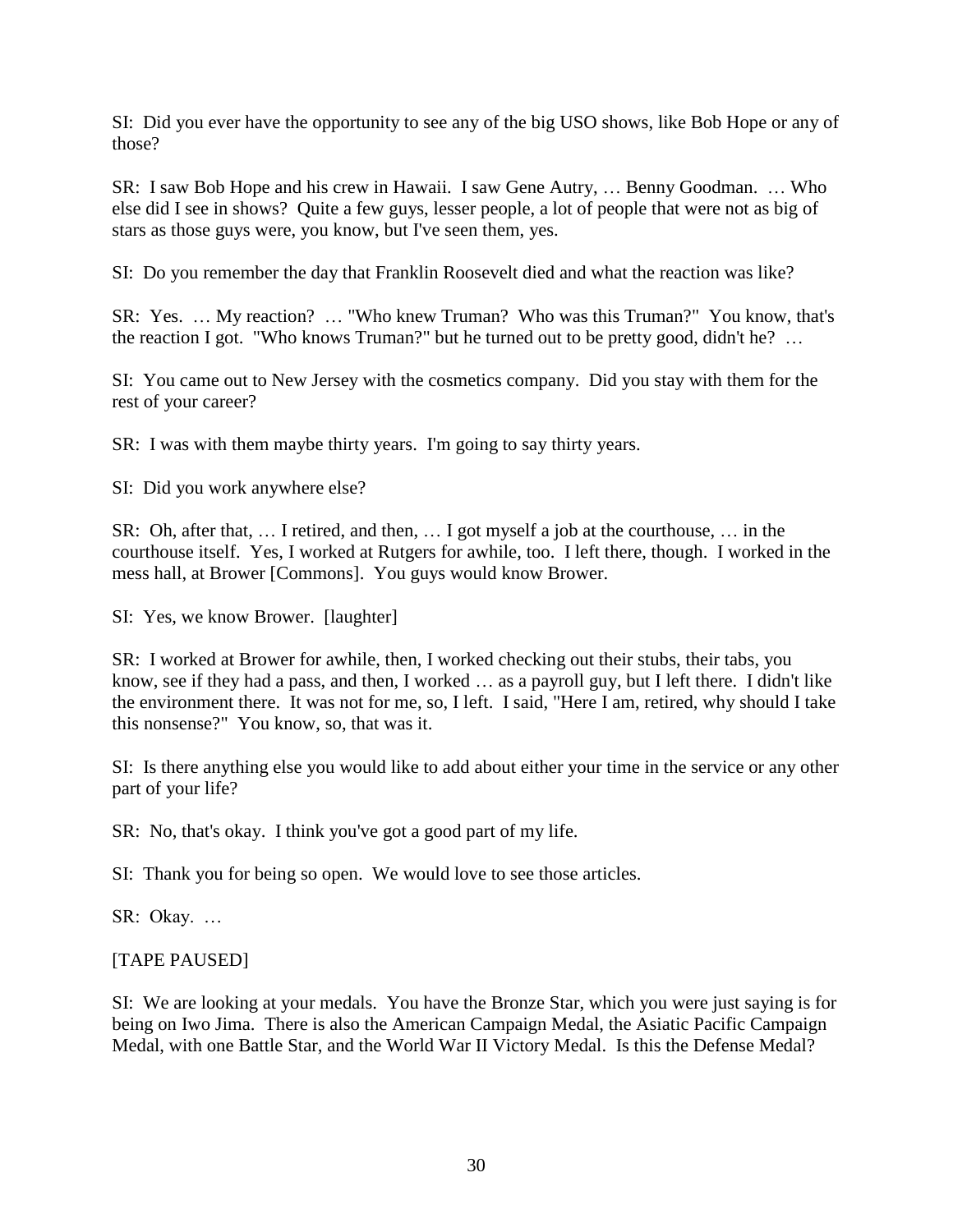Dolores Restivo: I'm going to show you these. We're waiting for his Army picture [to come] back, … but there are these pictures [from] when he was in the service. You have that, and here's his conduct record, honorable discharge, thought you'd like to see all that.

SI: Thank you.

SR: That's a discharge paper. That's all that is. These are long articles. … If you want to read this, this is my latest one. … This is our emblem.

SI: We identified that other medal. It is the Good Conduct Medal. I guess you were not in any fights. The Bronze Star is for general meritorious service.

SR: Yes, it is, … yes, because of the … night duty, I suppose, you know, guarding the planes and something that you …

SI: Above and beyond your normal duties.

SR: Yes.

BF: What are your sons' names that went to Rutgers?

SR: One is Charles, the other one is Steven. … You know where the football … statue [is], outside the stadium?

SI: The first football player.

SR: Yes. Their names are on one of those blocks. Yes, I have two granddaughters going there, too. Dolores's child, kid, is going there now.

SI: Great.

SR: It's a good school. I'm glad. … Well, I couldn't afford anything else but Rutgers, [laughter] at that time, but it turned out to be a blessing.

SI: You encouraged your children to go on for higher education.

SR: They're both MBAs.

SI: Thank you very much for spending all this time with us.

SR: Thank you for listening to me.

BF: Our pleasure.

SI: Thank you for loaning us the articles. I will get them right back to you, as soon as I can.